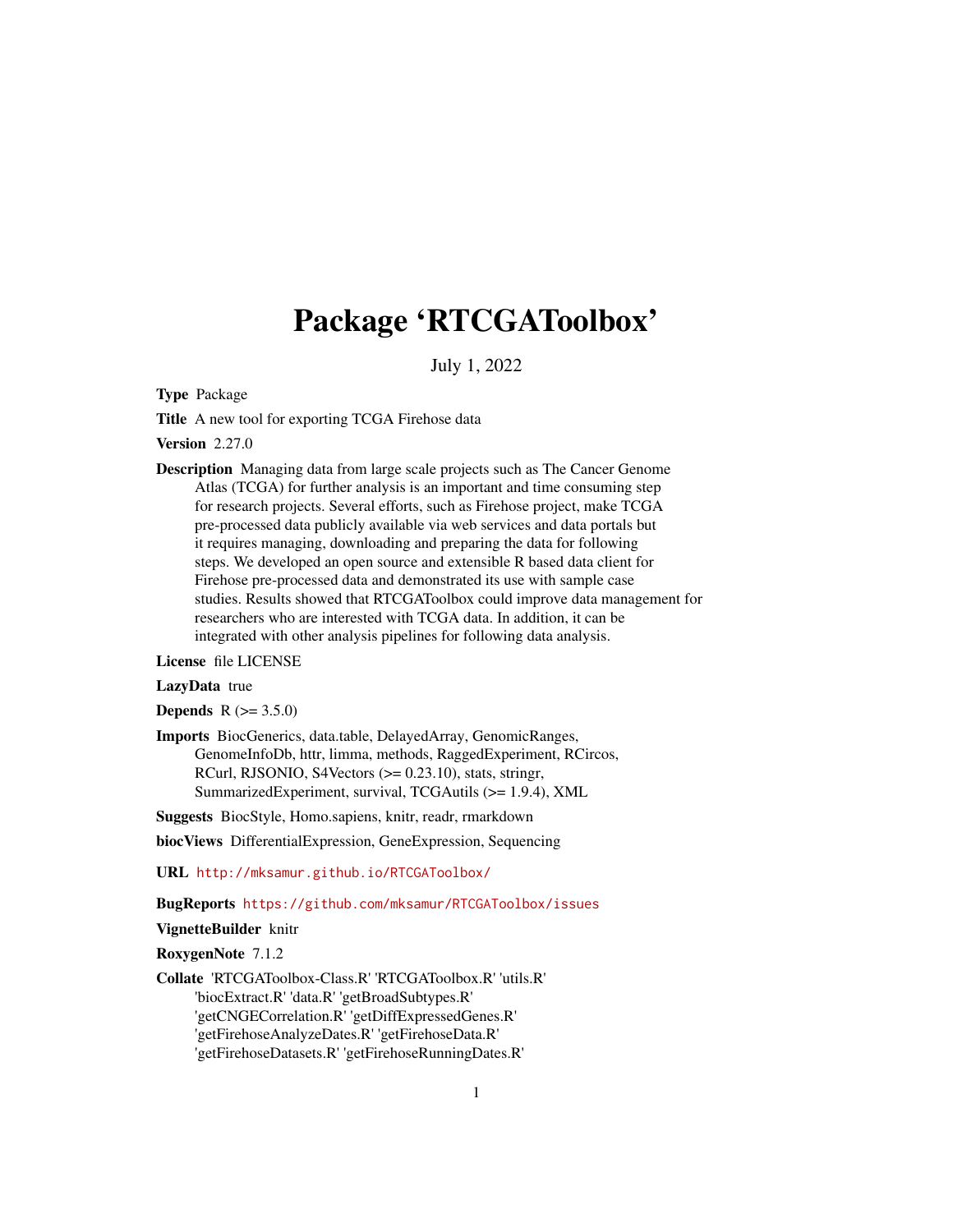'getGISTICPeaks.R' 'getLinks.R' 'getMutationRate.R' 'getReport.R' 'getSurvival.R' 'makeSummarizedExperimentFromGISTIC.R' 'selectType.R'

Encoding UTF-8

git\_url https://git.bioconductor.org/packages/RTCGAToolbox

git\_branch master

git\_last\_commit 068d99b

git\_last\_commit\_date 2022-04-26

Date/Publication 2022-07-01

Author Mehmet Samur [aut], Marcel Ramos [aut, cre], Ludwig Geistlinger [ctb]

Maintainer Marcel Ramos <marcel.ramos@roswellpark.org>

# R topics documented:

| 3              |
|----------------|
| $\overline{3}$ |
| 5              |
| 5              |
| 6              |
| 6              |
| 8              |
| 9              |
| 9              |
| $\mathbf{Q}$   |
| 10             |
| 11             |
| 11             |
| 12             |
| 13             |
| 15             |
| 16             |
| 16             |
| 17             |
| 18             |
| 19             |
| 20             |
| 21             |
| 21             |
| 22             |
| 22             |
| 23             |
| 24             |
| 24             |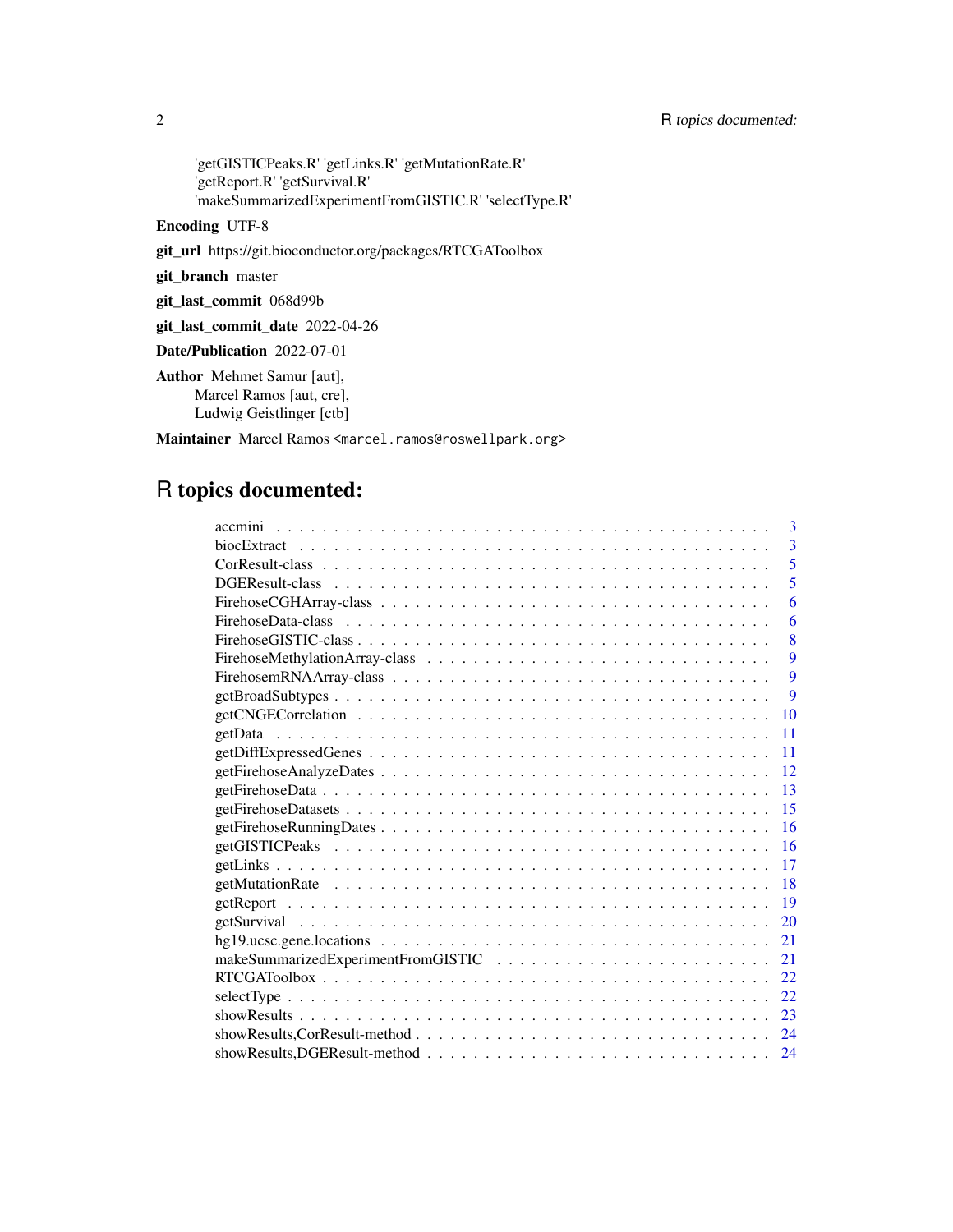#### <span id="page-2-0"></span>accmini 3

#### **Index** [26](#page-25-0)

accmini *A subset of the Adrenocortical Carcinoma (ACC) dataset*

#### Description

See the 'acc\_sample.R' script to see how the data was generated. This dataset contains real data from the The Cancer Genome Atlas for the pipeline run date and GISTIC analysis date of 2016-01- 28.

#### Usage

accmini

#### Format

A FirehoseData data object

biocExtract *Extract and convert data from a* FirehoseData *object to a* Bioconductor *object*

#### **Description**

This function processes data from a [FirehoseData](#page-5-1) object. Raw data is converted to a conventional Bioconductor object. The function returns either a [SummarizedExperiment](#page-0-0) or a [RaggedExperiment](#page-0-0) class object. In cases where there are multiple platforms in a data type, an attempt to consolidate datasets will be made based on matching dimension names. For ranged data, this functionality is provided with more control as part of the RaggedExperiment features. See [RaggedExperiment-class](#page-0-0) for more details.

#### Usage

```
biocExtract(
  object,
 type = c("clinical", "RNASeqGene", "RNASeq2Gene", "miRNASeqGene", "RNASeq2GeneNorm",
  "CNASNP", "CNVSNP", "CNASeq", "CNACGH", "Methylation", "Mutation", "mRNAArray",
    "miRNAArray", "RPPAArray", "GISTIC", "GISTICA", "GISTICT", "GISTICP"),
  ...
)
```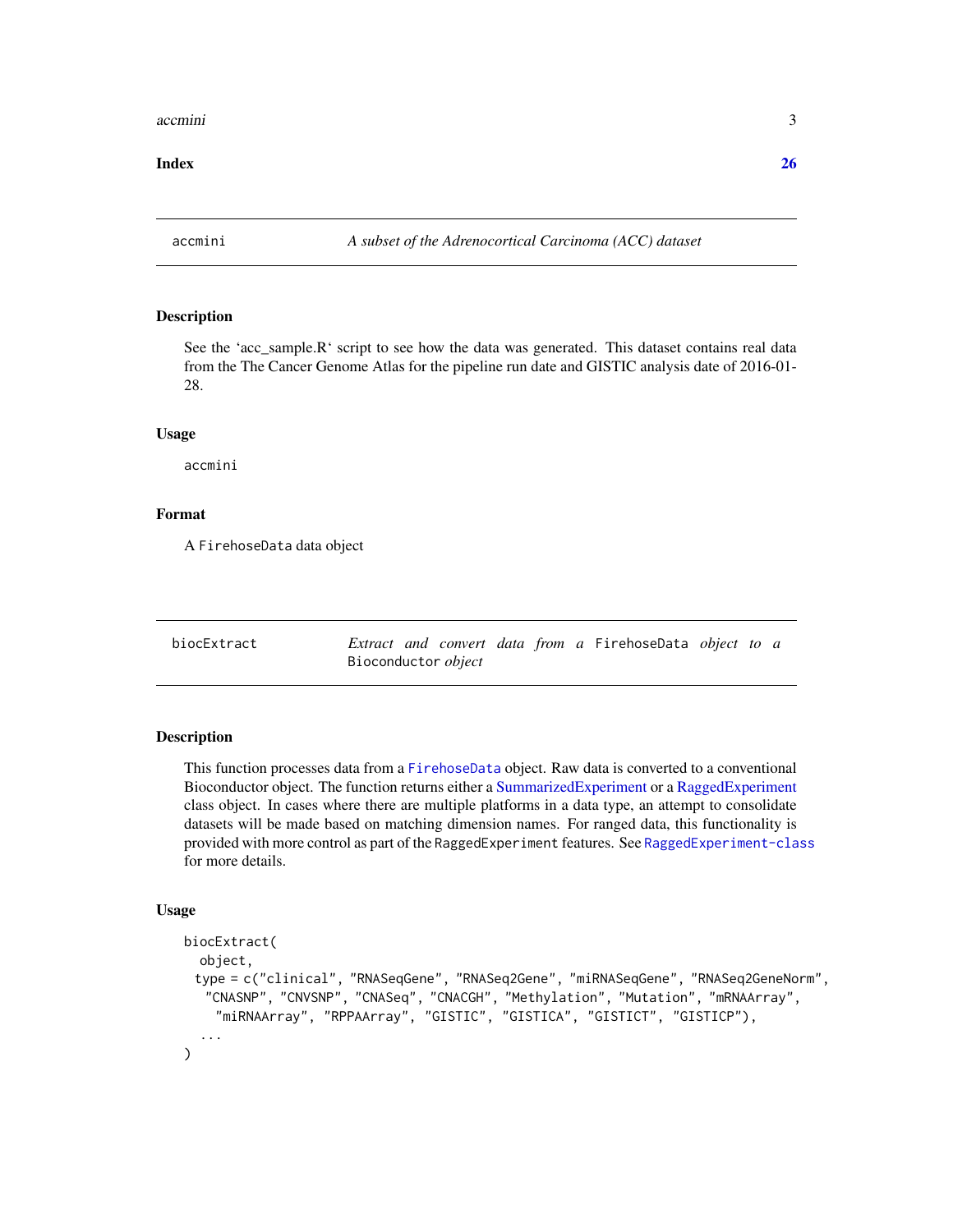#### <span id="page-3-0"></span>Arguments

| object | A FirehoseData object from which to extract data.                              |
|--------|--------------------------------------------------------------------------------|
| type   | The type of data to extract from the "FirehoseData" object, see type section.  |
| .      | Additional arguments passed to lower level functions that convert tabular data |
|        | into Bioconductor object such as .makeRangedSummarizedExperimentFromDataFrame  |
|        | or.makeRaggedExperimentFromDataFrame                                           |

#### Details

A typical additional argument for this function passed down to lower level functions is the names.field which indicates the row names in the data. By default, it is the "Hugo\_Symbol" column in the internal code that converts data.frames to SummarizedExperiment representations (via the .makeSummarizedExperimentFrom internal function).

#### Value

Either an [SummarizedExperiment](#page-0-0) object or a [RaggedExperiment](#page-0-0) object.

#### type

Choices include:

- clinical Get the clinical data slot
- RNASeqGene RNASeqGene RNASeq v1
- RNASeqGene RNASeq2Gene RNASeq v2
- RNASeq2GeneNorm RNASeq v2 Normalized
- miRNASeqGene micro RNA SeqGene
- CNASNP Copy Number Alteration
- CNVSNP Copy Number Variation
- CNASeq Copy Number Alteration
- CNACGH Copy Number Alteration
- Methylation Methylation
- mRNAArray Messenger RNA
- miRNAArray micro RNA
- RPPAArray Reverse Phase Protein Array
- Mutation Mutations
- GISTICA GISTIC v2 ('AllByGene' only)
- GISTICT GISTIC v2 ('ThresholdedByGene' only)
- GISTICP GISTIC v2 ('Peaks' only)
- GISTIC GISTIC v2 scores, probabilities, and peaks

#### Author(s)

Marcel Ramos <marcel.ramos@roswellpark.org>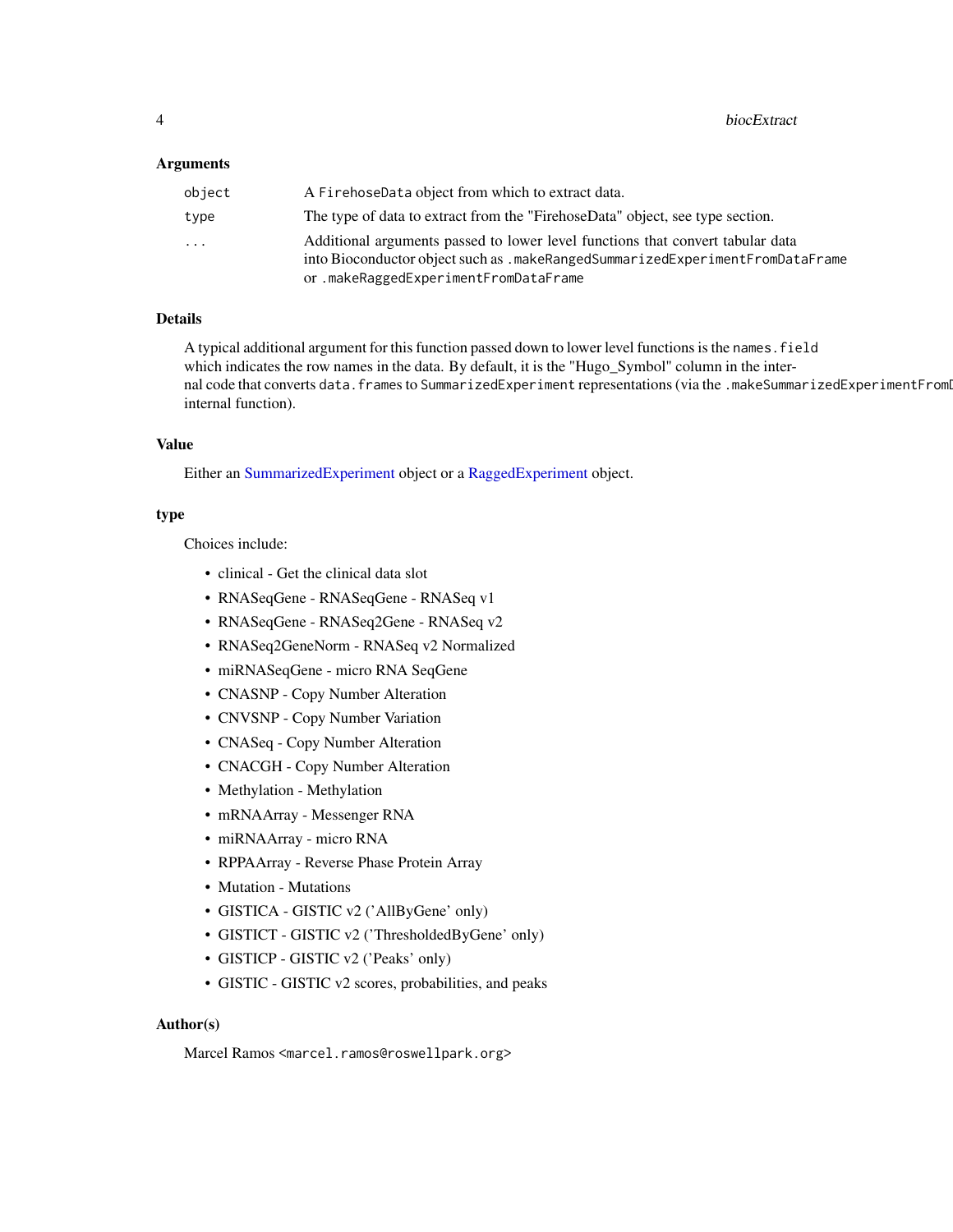#### <span id="page-4-0"></span>CorResult-class 5

#### Examples

```
data(accmini)
biocExtract(accmini, "RNASeq2Gene")
biocExtract(accmini, "miRNASeqGene")
biocExtract(accmini, "RNASeq2GeneNorm")
biocExtract(accmini, "CNASNP")
biocExtract(accmini, "CNVSNP")
biocExtract(accmini, "Methylation")
biocExtract(accmini, "Mutation")
biocExtract(accmini, "RPPAArray")
biocExtract(accmini, "GISTIC")
```
<span id="page-4-2"></span>

| CorResult-class | An S4 class to store correlations between gene expression level and |
|-----------------|---------------------------------------------------------------------|
|                 | copy number data                                                    |

#### Description

An S4 class to store correlations between gene expression level and copy number data

#### **Slots**

Dataset A cohort name

Correlations Results data frame

<span id="page-4-1"></span>DGEResult-class *An S4 class to store differential gene expression results*

#### Description

An S4 class to store differential gene expression results

#### Slots

Dataset Dataset name

Toptable Results data frame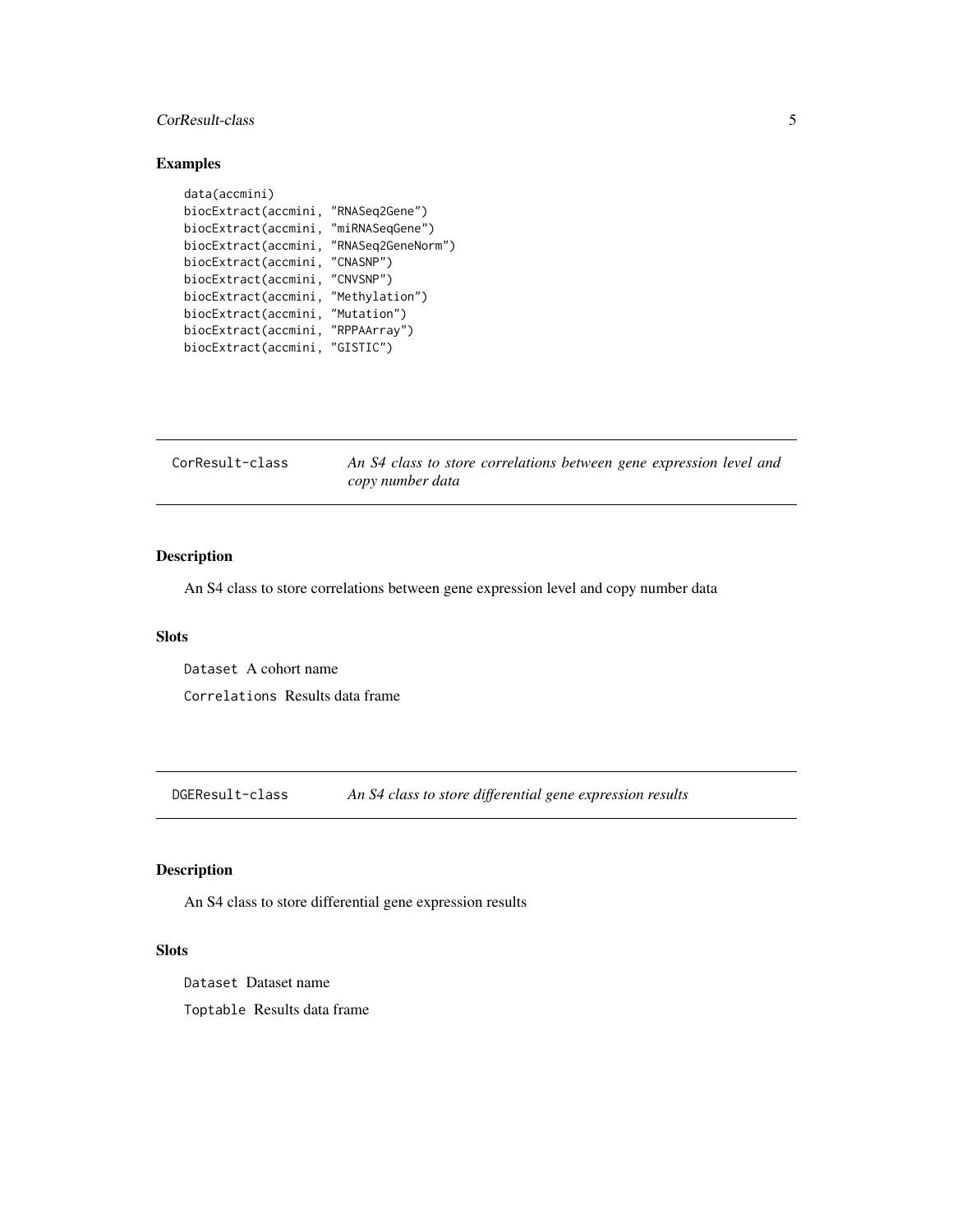<span id="page-5-0"></span>FirehoseCGHArray-class

*An S4 class to store data from CGA platforms*

#### Description

An S4 class to store data from CGA platforms

#### Slots

Filename Platform name

DataMatrix A data frame that stores the CGH data.

<span id="page-5-1"></span>FirehoseData-class *An S4 class to store main data object from clinent function.*

#### Description

An S4 class to store main data object from clinent function.

#### Usage

```
## S4 method for signature 'FirehoseData'
show(object)
## S4 method for signature 'FirehoseData'
getData(object, type, platform)
## S4 method for signature 'FirehoseGISTIC'
getData(object, type, platform)
## S4 method for signature 'ANY'
getData(object, type, platform)
## S4 method for signature 'FirehoseData'
updateObject(object, ..., verbose = FALSE)
## S4 method for signature 'FirehoseData'
selectType(object, dataType)
```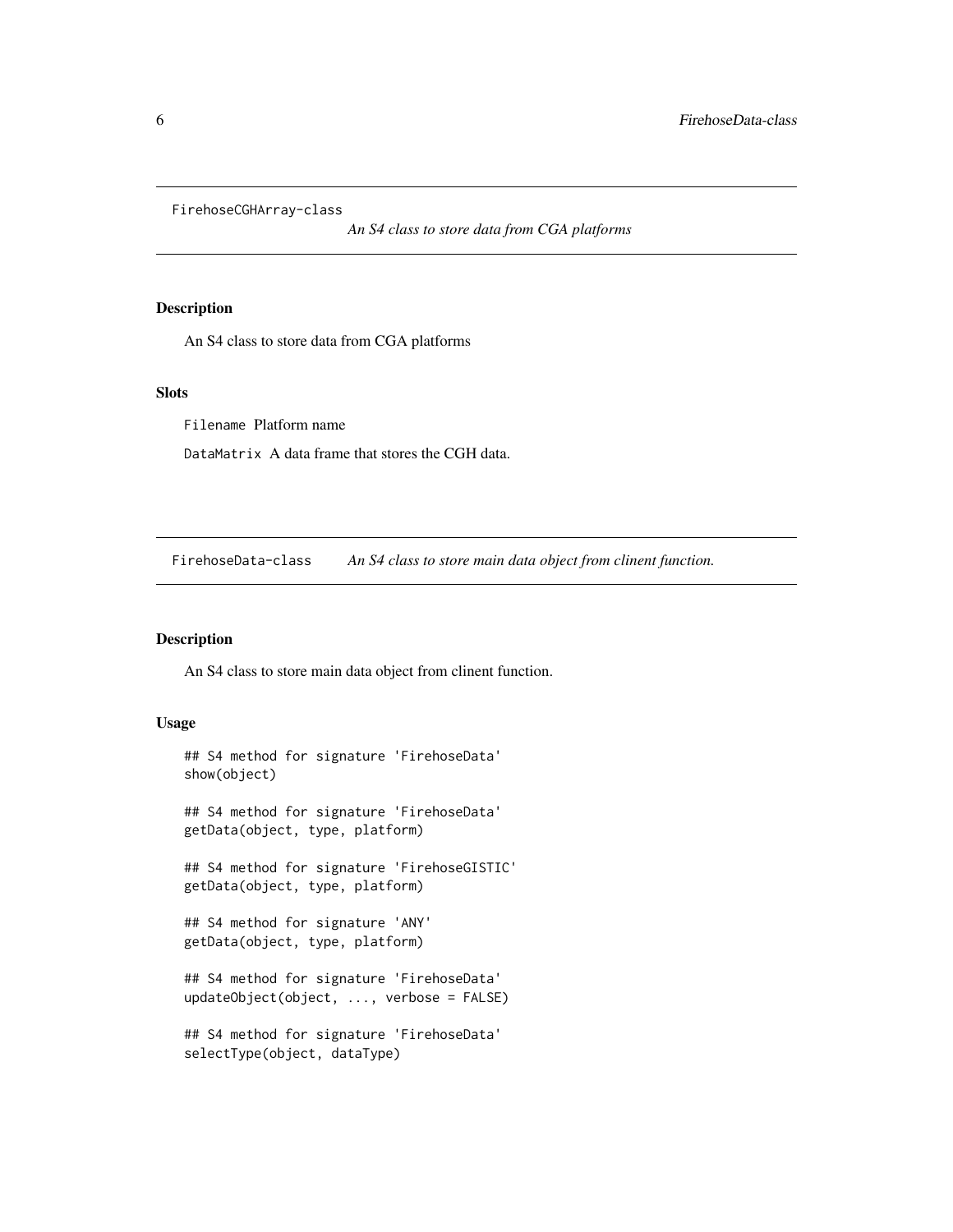#### <span id="page-6-0"></span>FirehoseData-class 7

#### **Arguments**

| object   | A FirehoseData object                                                                                                                                                          |
|----------|--------------------------------------------------------------------------------------------------------------------------------------------------------------------------------|
| type     | A data type to be extracted                                                                                                                                                    |
| platform | An index for data types that may come from multiple platforms (such as mR-<br>NAArray), for GISTIC data, one of the options: 'AllByGene', 'ThresholdedBy-<br>Gene', or 'Peaks' |
| .        | additional arguments for updateObject                                                                                                                                          |
| verbose  | logical (default FALSE) whether to print extra messages                                                                                                                        |
| dataType | An available data type, see object show method                                                                                                                                 |

#### Methods (by generic)

- show: show method
- getData: Get a matrix or data.frame from FirehoseData
- getData: Get GISTIC data from FirehoseData
- getData: Default method for getting data from FirehoseData
- updateObject: Update an old RTCGAToolbox FirehoseData object to the most recent API
- selectType: Extract data type

#### **Slots**

Dataset A cohort name

runDate Standard data run date from [getFirehoseRunningDates](#page-15-1) gistic2Date Analyze running date from [getFirehoseAnalyzeDates](#page-11-1) clinical clinical data frame RNASeqGene Gene level expression data matrix from RNAseq RNASeq2Gene Gene level expression data matrix from RNAseqV2 RNASeq2GeneNorm Gene level expression data matrix from RNAseqV2 (RSEM) miRNASeqGene miRNA expression data from matrix smallRNAseq CNASNP A data frame to store somatic copy number alterations from SNP array platform CNVSNP A data frame to store germline copy number variants from SNP array platform CNASeq A data frame to store somatic copy number alterations from sequencing platform CNACGH A list that stores FirehoseCGHArray object for somatic copy number alterations from CGH platform Methylation A list that stores FirehoseMethylationArray object for methylation data mRNAArray A list that stores FirehosemRNAArray object for gene expression data from microarray miRNAArray A list that stores FirehosemRNAArray object for miRNA expression data from microarray RPPAArray A list that stores FirehosemRNAArray object for RPPA data Mutation A data frame for mutation infromation from sequencing data GISTIC A FirehoseGISTIC object to store processed copy number data BarcodeUUID A data frame that stores the Barcodes, UUIDs and Short sample identifiers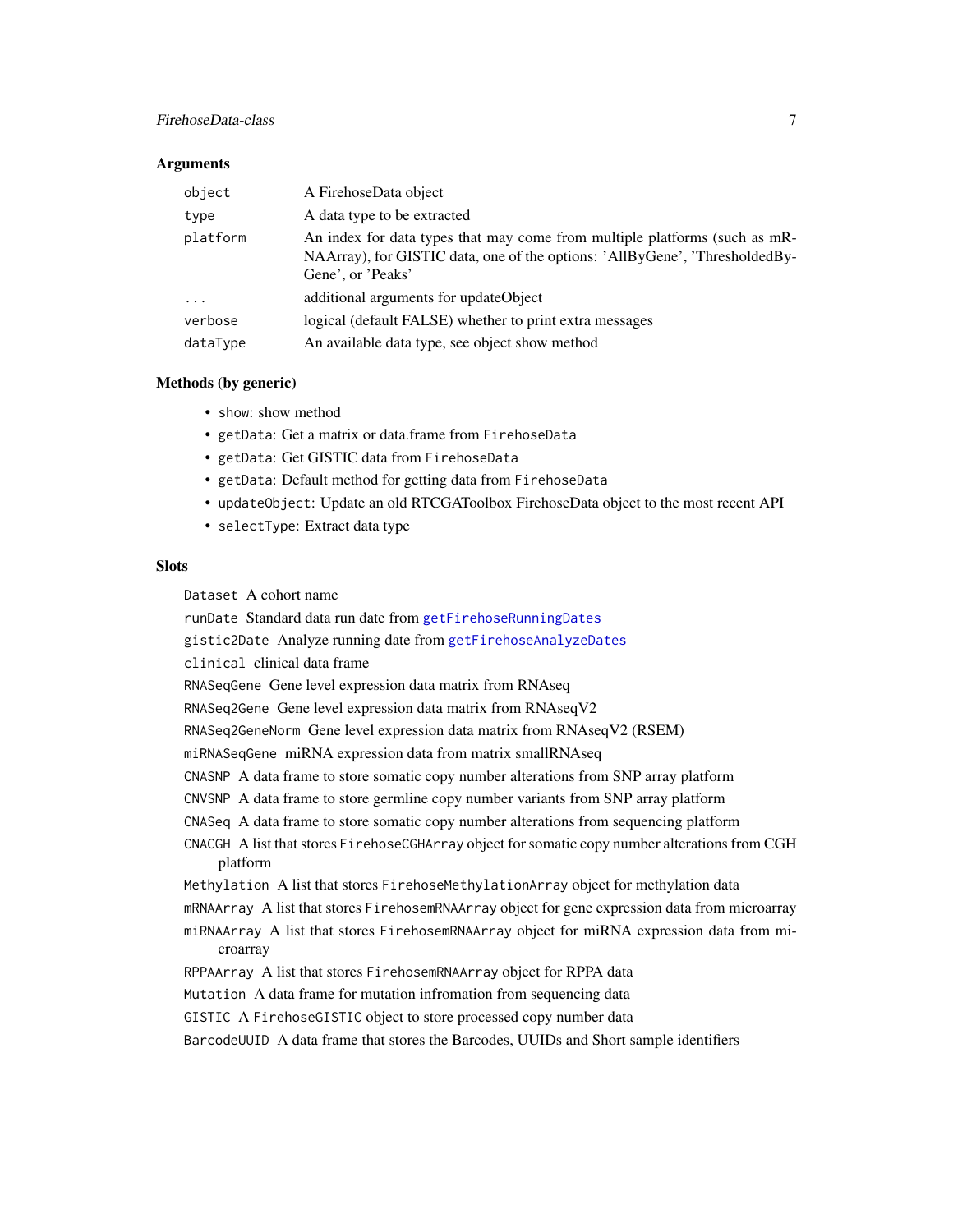<span id="page-7-1"></span><span id="page-7-0"></span>FirehoseGISTIC-class *An S4 class to store processed copy number data. (Data processed by using GISTIC2 algorithm)*

#### Description

An S4 class to store processed copy number data. (Data processed by using GISTIC2 algorithm)

#### Usage

## S4 method for signature 'FirehoseGISTIC' isEmpty(x)

## S4 method for signature 'FirehoseGISTIC' updateObject(object, ..., verbose = FALSE)

#### Arguments

| X                       | A FirehoseGISTIC class object                           |
|-------------------------|---------------------------------------------------------|
| object                  | A FirehoseGISTIC object                                 |
| $\cdot$ $\cdot$ $\cdot$ | additional arguments for updateObject                   |
| verbose                 | logical (default FALSE) whether to print extra messages |

#### Methods (by generic)

- isEmpty: check whether the FirehoseGISTIC object has data in it or not
- updateObject: Update an old FirehoseGISTIC object to the most recent API

#### Slots

Dataset Cohort name

AllByGene A data frame that stores continuous copy number

ThresholdedByGene A data frame for discrete copy number data

Peaks A data frame storing GISTIC peak data. See [getGISTICPeaks.](#page-15-2)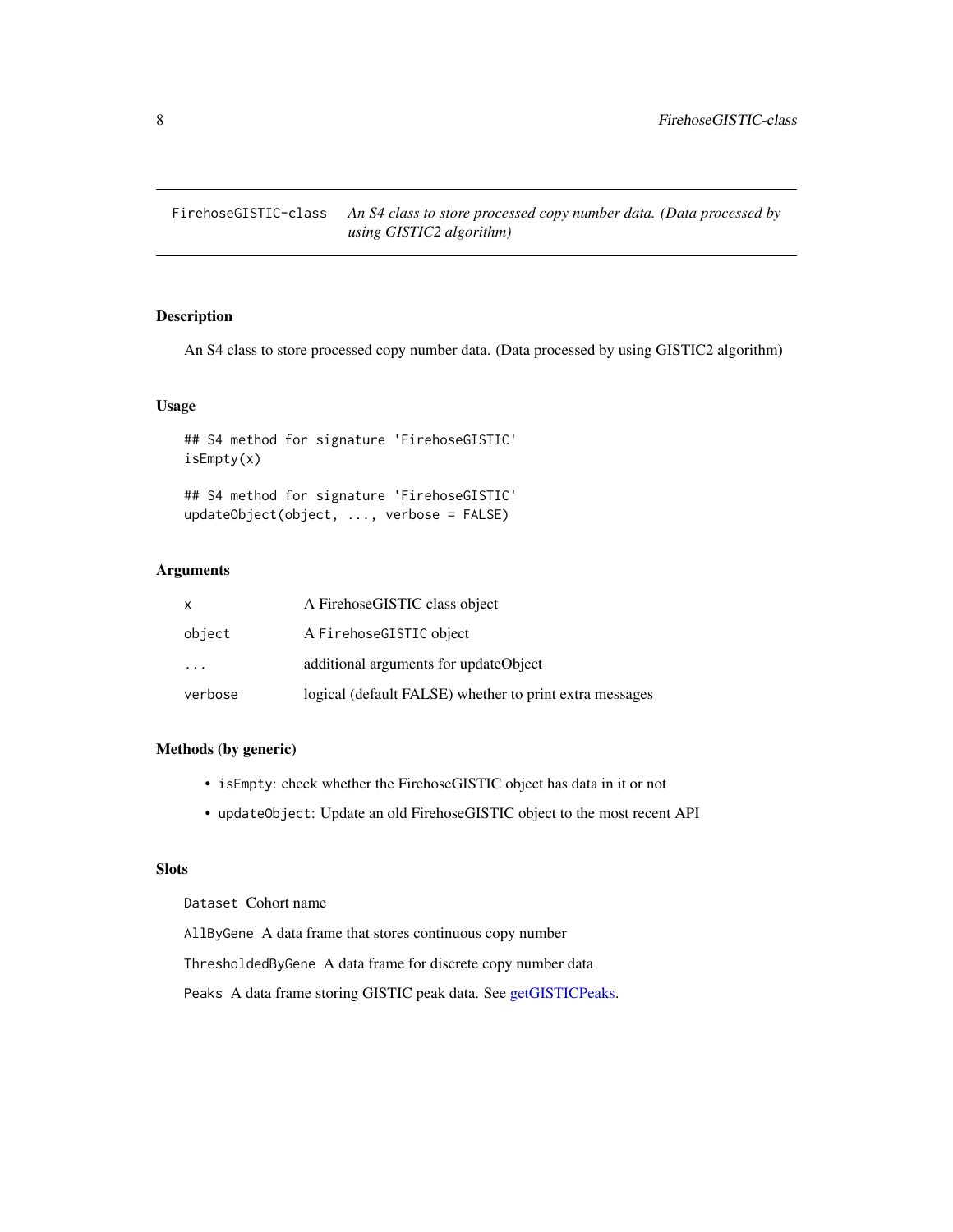<span id="page-8-0"></span>FirehoseMethylationArray-class

*An S4 class to store data from methylation platforms*

#### Description

An S4 class to store data from methylation platforms

#### Slots

Filename Platform name

DataMatrix A data frame that stores the methylation data.

FirehosemRNAArray-class

*An S4 class to store data from array (mRNA, miRNA etc.) platforms*

#### Description

An S4 class to store data from array (mRNA, miRNA etc.) platforms

#### Slots

Filename Platform name

DataMatrix A data matrix that stores the expression data.

getBroadSubtypes *Download expression-based cancer subtypes from the Broad Institute*

#### Description

Obtain the mRNA expression clustering results from the Broad Institute for a specific cancer code (see [getFirehoseDatasets\)](#page-14-1).

#### Usage

```
getBroadSubtypes(dataset, clust.alg = c("CNMF", "ConsensusPlus"))
```
#### Arguments

| dataset   | A TCGA cancer code, e.g. "OV" for ovarian cancer                                     |
|-----------|--------------------------------------------------------------------------------------|
| clust.alg | The selected cluster algorithm, either "CNMF" or "ConsensusPlus" (default<br>"CNMF") |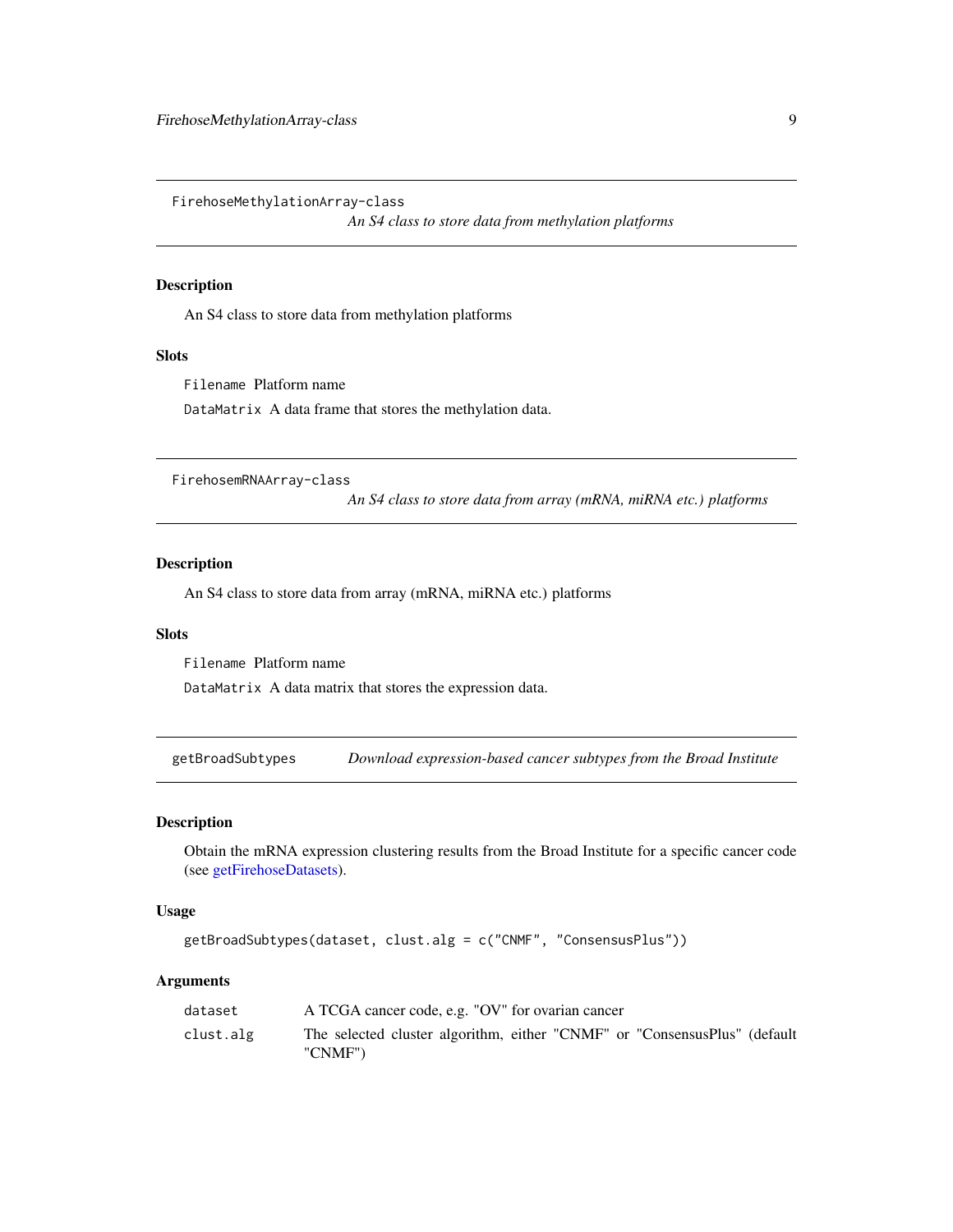#### <span id="page-9-0"></span>Value

A data.frame of cluster and silhouette values

#### Author(s)

Ludwig Geistlinger

#### Examples

```
co <- getBroadSubtypes("COAD", "CNMF")
head(co)
```

| getCNGECorrelation | Perform correlation analysis between gene expression and copy num- |
|--------------------|--------------------------------------------------------------------|
|                    | ber data                                                           |

#### Description

getCNGECorrelation returns a list that stores the results correlation between gene expression and copy number data.

#### Usage

```
getCNGECorrelation(
  dataObject,
  adj.method = "BH",
 adj.pval = 0.05,
 raw.pval = 0.05)
```
#### Arguments

| dataObject | This must be FirehoseData object.                         |
|------------|-----------------------------------------------------------|
| adj.method | Raw p value adjustment methods (Default "BH")             |
| adj.pval   | Adjusted p value cut off for results table (Default 0.05) |
| raw.pval   | raw p value cut off for results table (Default 0.05)      |

#### Value

Returns a list that stores results for each dataset

#### Examples

data(accmini)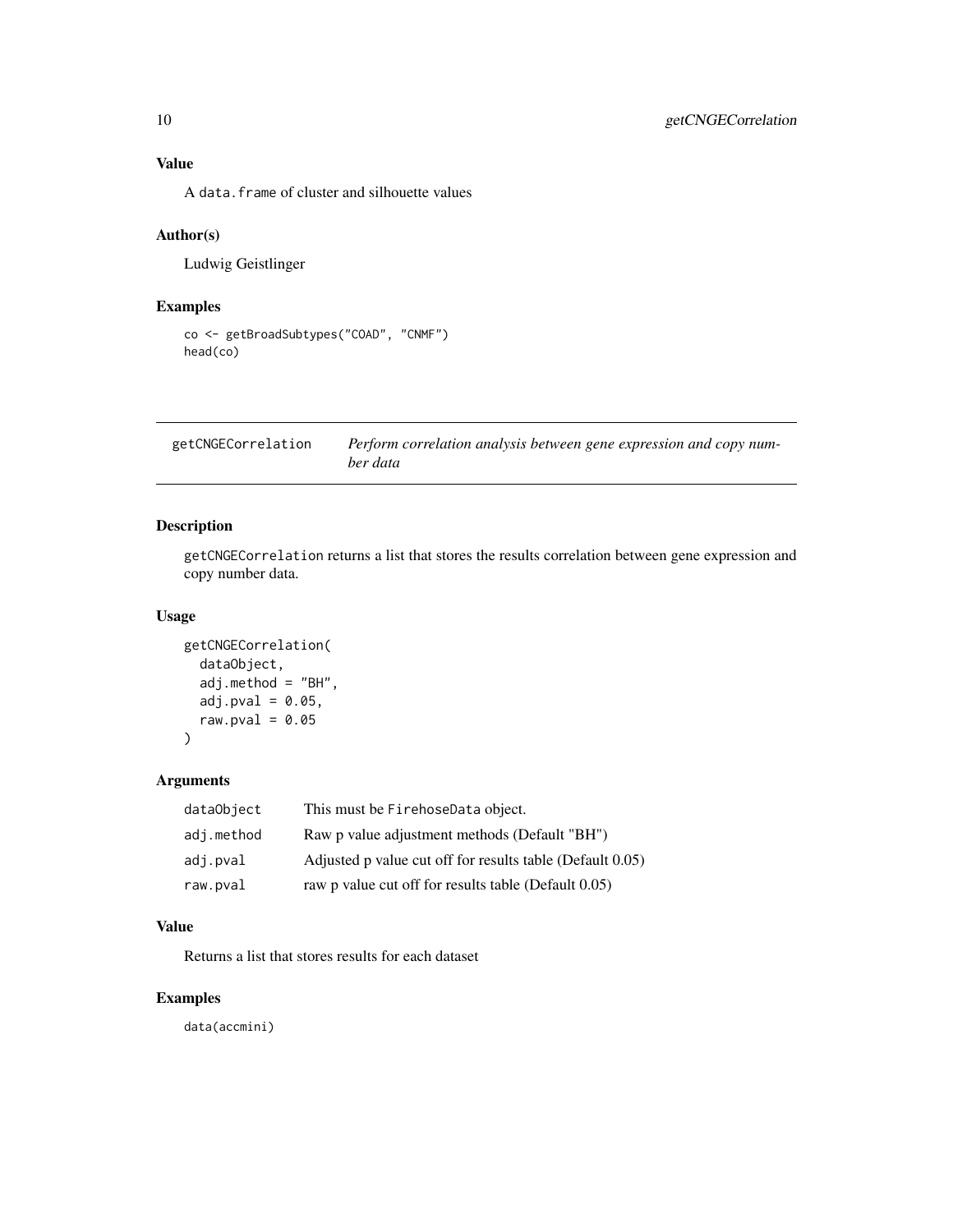<span id="page-10-0"></span>

#### Description

A go-to function for getting top level information from a [FirehoseData](#page-5-1) object. Available datatypes for a particular object can be seen by entering the object name in the console ('show' method).

#### Usage

getData(object, type, platform)

#### Arguments

| object   | A FirehoseData object                                                                                                                                                |
|----------|----------------------------------------------------------------------------------------------------------------------------------------------------------------------|
| type     | A data type to be extracted                                                                                                                                          |
| platform | An index for data types that may come from multiple platforms (such as mR-<br>NAArray), for GISTIC data, one of the options: 'AllByGene' or 'Thresholded-<br>ByGene' |

#### Value

Returns matrix or data.frame depending on data type

#### Examples

```
data(accmini)
getData(accmini, "clinical")
getData(accmini, "RNASeq2GeneNorm")
getData(accmini, "Methylation", 1)[1:4]
```
getDiffExpressedGenes *Perform differential gene expression analysis for mRNA expression data.*

#### Description

getDiffExpressedGenes returns a list that stores the results for each dataset.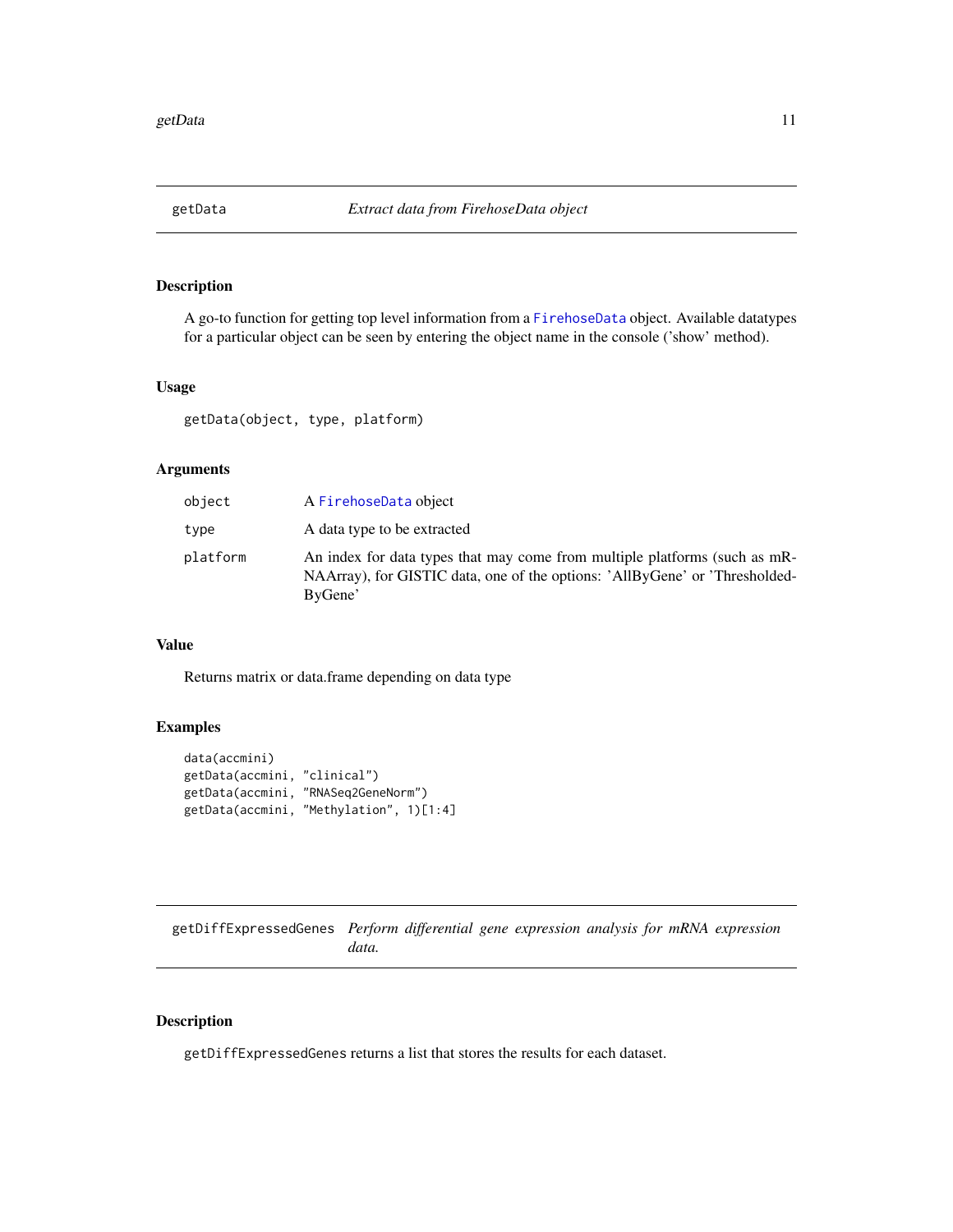#### <span id="page-11-0"></span>Usage

```
getDiffExpressedGenes(
 dataObject,
 DrawPlots = TRUE,
 adj.method = "BH",
  adj.pval = 0.05,
 raw.pval = 0.05,
 logFC = 2,
 hmTopUpN = 100,hmTopDownN = 100,
 meanFilter = 10
)
```
#### Arguments

| dataObject | This must be FirehoseData object.                                         |
|------------|---------------------------------------------------------------------------|
| DrawPlots  | A logical parameter to draw heatmaps and volcano plots.                   |
| adj.method | Raw p value adjustment methods (Default "BH")                             |
| adj.pval   | Adjusted p value cut off for results table (Default 0.05)                 |
| raw.pval   | raw p value cut off for results table (Default 0.05)                      |
| logFC      | log fold change cut off for results table (Default 2)                     |
| hmTopUpN   | Max number of up regulated genes in heatmap (Default 100)                 |
| hmTopDownN | Max number of down regulated genes in heatmap (Default 100)               |
| meanFilter | Mean read counts for each gene to filter not expressed genes (Default 10) |

#### Value

Returns a list that stores results for each dataset

#### Examples

data(accmini)

<span id="page-11-1"></span>getFirehoseAnalyzeDates

*Get data analyze dates.*

#### Description

getFirehoseAnalyzeDates returns the character vector for analyze release dates.

#### Usage

getFirehoseAnalyzeDates(last = NULL)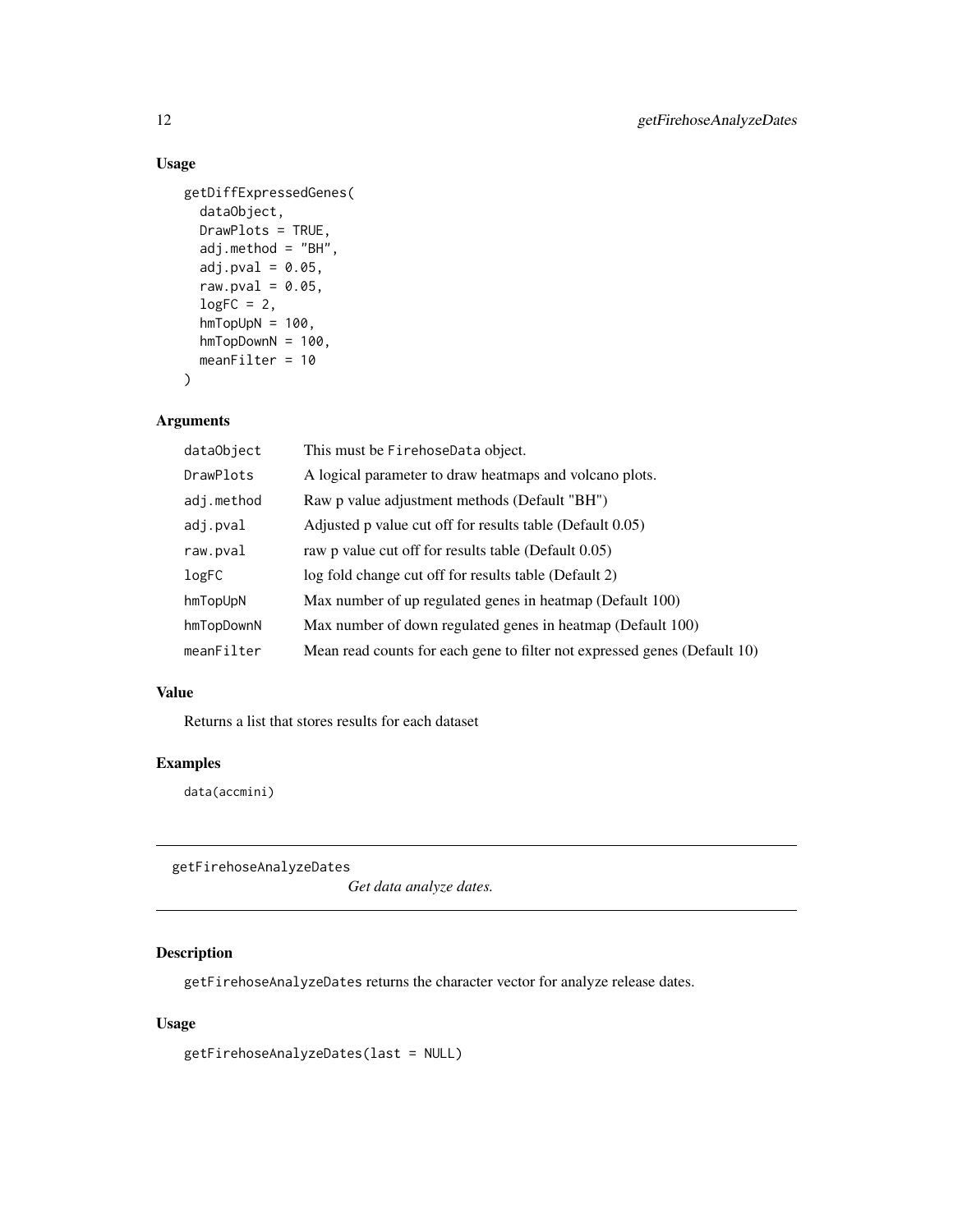#### <span id="page-12-0"></span>getFirehoseData 13

#### Arguments

last To list last n dates. (Default NULL)

#### Value

A character vector for dates.

#### Examples

getFirehoseAnalyzeDates(last=2)

<span id="page-12-1"></span>getFirehoseData *Get data from Firehose portal.*

#### Description

getFirehoseData returns FirehoseData object that stores TCGA data.

#### Usage

```
getFirehoseData(
  dataset,
  runDate = "20160128",
  gistic2Date = "20160128",
  RNASeqGene = FALSE,
  RNASeq2Gene = FALSE,
  clinical = TRUE,
  miRNASeqGene = FALSE,
  RNASeq2GeneNorm = FALSE,
  CNASNP = FALSE,
  CNVSNP = FALSE,
  CNASeq = FALSE,
  CNACGH = FALSE,Methylation = FALSE,
 Mutation = FALSE,
  mRNAArray = FALSE,
 miRNAArray = FALSE,
  RPPAArray = FALSE,
  GISTIC = FALSE,
  RNAseqNorm = "raw_count",
  RNAseq2Norm = "normalized_count",
  forceDownload = FALSE,
  destdir = tempdir(),fileSizeLimit = 500,
  getUUIDs = FALSE,
  ...
\mathcal{L}
```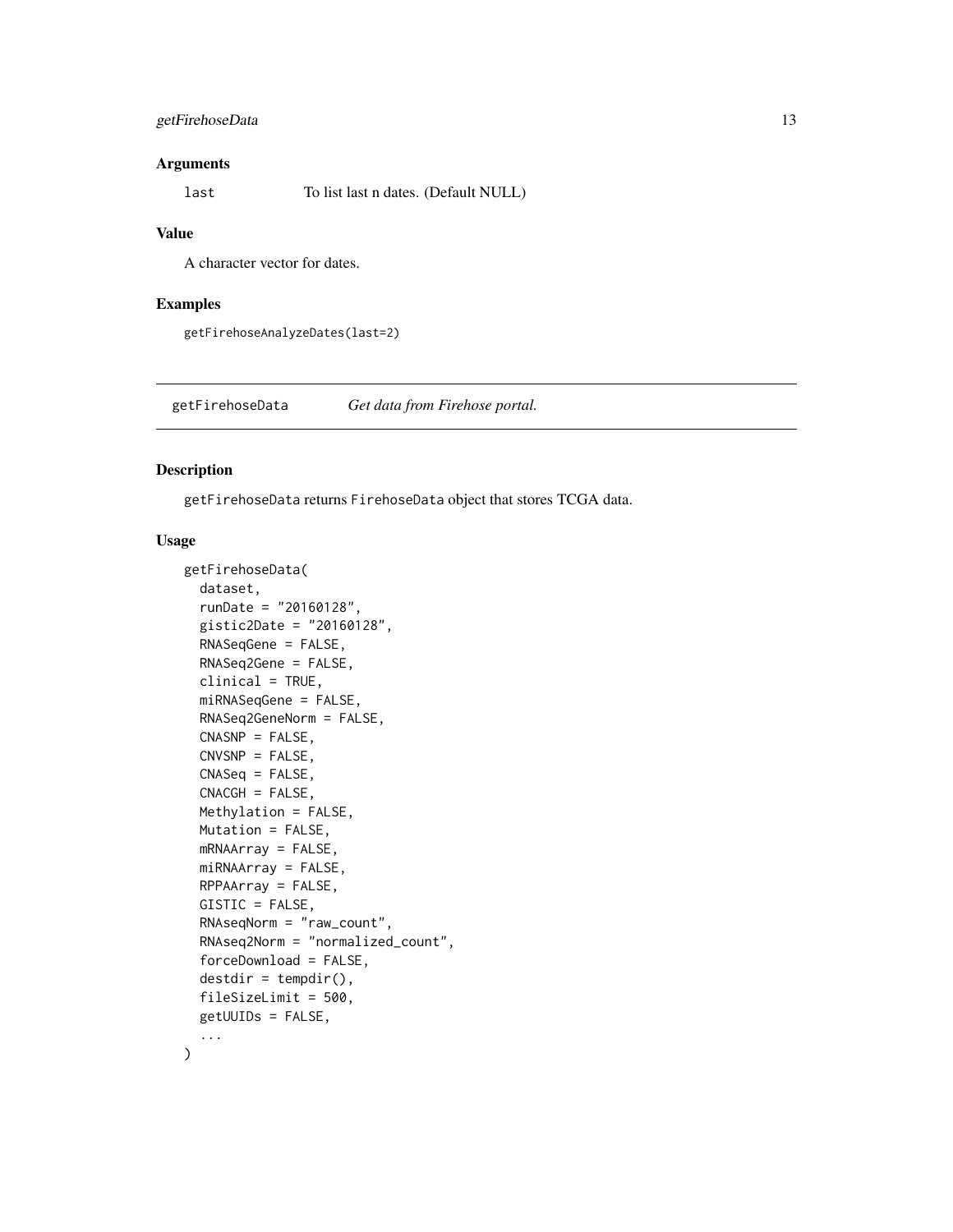### <span id="page-13-0"></span>Arguments

| dataset                         | A cohort disease code. TCGA cancer codes can be obtained via getFirehoseDatasets                                                                                                                |
|---------------------------------|-------------------------------------------------------------------------------------------------------------------------------------------------------------------------------------------------|
| runDate                         | Standard data run dates. Date list can be accessible via getFirehoseRunningDates                                                                                                                |
| gistic2Date                     | Analysis run date for GISTIC obtained via getFirehoseAnalyzeDates                                                                                                                               |
| RNASegGene                      | Logical (default FALSE) RNAseq TPM data.                                                                                                                                                        |
| RNASeq2Gene                     | Logical (default FALSE) RNAseq v2 (RSEM processed) data; see RNAseqNorm<br>argument.                                                                                                            |
| clinical                        | Logical (default TRUE) clinical data.                                                                                                                                                           |
| miRNASeqGene<br>RNASeq2GeneNorm | Logical (default FALSE) smallRNAseq data.                                                                                                                                                       |
|                                 | Logical (default FALSE) RNAseq v2 (RSEM processed) data.                                                                                                                                        |
| <b>CNASNP</b>                   | Logical (default FALSE) somatic copy number alterations data from SNP array.                                                                                                                    |
| <b>CNVSNP</b>                   | Logical (default FALSE) germline copy number variants data from SNP array.                                                                                                                      |
| CNASeq                          | Logical (default FALSE) somatic copy number alterations data from sequenc-<br>ing.                                                                                                              |
| CNACGH                          | Logical (default FALSE) somatic copy number alterations data from CGH.                                                                                                                          |
| Methylation                     | Logical (default FALSE) methylation data.                                                                                                                                                       |
| Mutation                        | Logical (default FALSE) mutation data from sequencing.                                                                                                                                          |
| mRNAArray                       | Logical (default FALSE) mRNA expression data from microarray.                                                                                                                                   |
| miRNAArray                      | Logical (default FALSE) miRNA expression data from microarray.                                                                                                                                  |
| RPPAArray                       | Logical (default FALSE) RPPA data                                                                                                                                                               |
| GISTIC                          | logical (default FALSE) processed copy number data                                                                                                                                              |
| RNAseqNorm                      | RNAseq data normalization method. (Default raw_count)                                                                                                                                           |
| RNAseq2Norm                     | RNAseq v2 data normalization method. (Default normalized_count, raw_count,<br>scaled_estimate)                                                                                                  |
| forceDownload                   | A logic (Default FALSE) key to force download RTCGAToolbox every time.<br>By default if you download files into your working directory once than RTC-<br>GAToolbox using local files next time. |
| destdir                         | Directory in which to store the resulting downloaded file. Defaults to a tempo-<br>rary directory given by tempdir().                                                                           |
| fileSizeLimit                   | Files that are larger than set value (megabyte) won't be downloaded (Default:<br>500)                                                                                                           |
| getUUIDs                        | Logical key to get UUIDs from barcode (Default: FALSE)                                                                                                                                          |
| $\cdots$                        | Additional arguments to pass down.                                                                                                                                                              |
|                                 |                                                                                                                                                                                                 |

#### Details

This is a main client function to download data from Firehose TCGA portal.

#### Value

A FirehoseData data object that stores data for selected data types.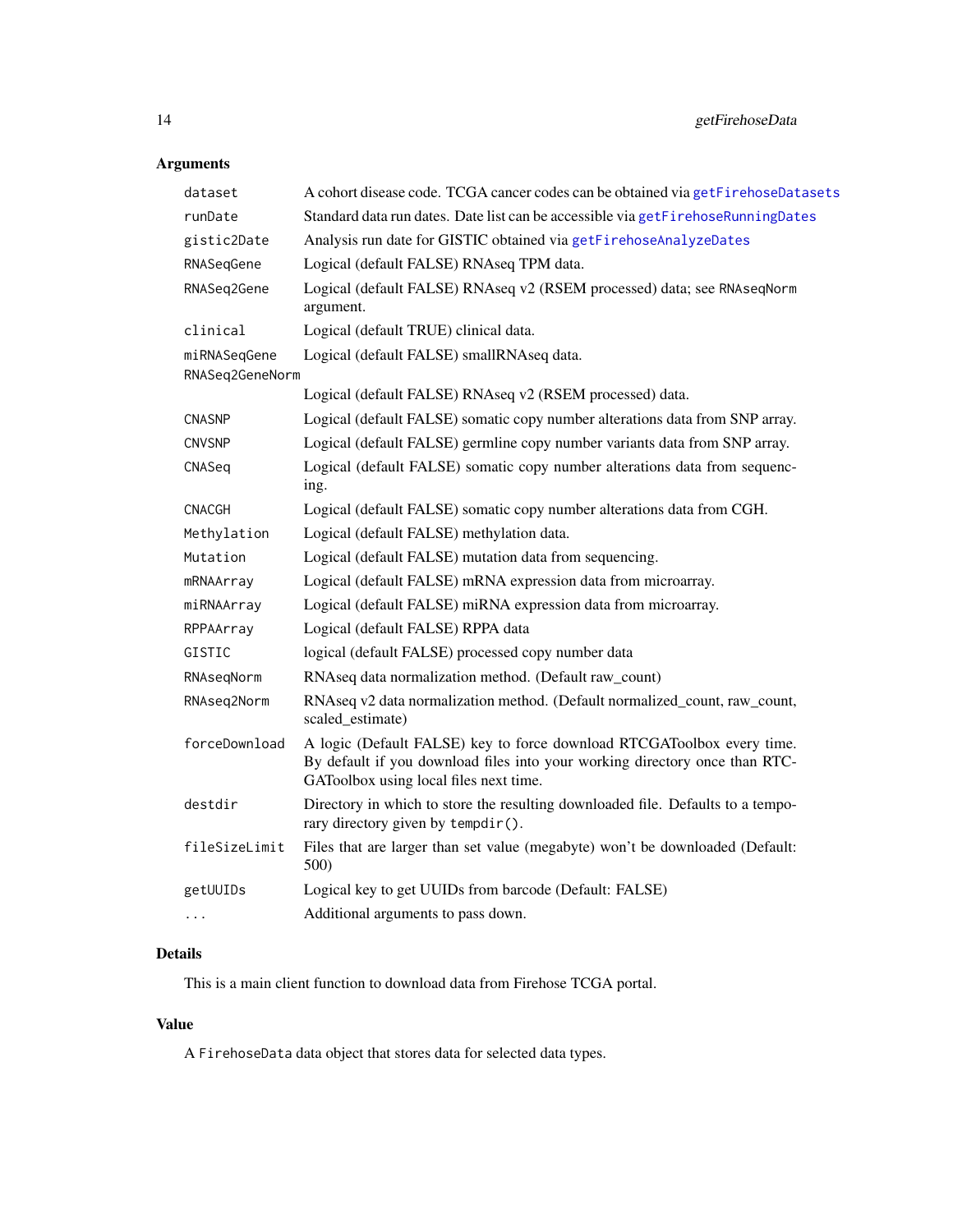#### <span id="page-14-0"></span>getFirehoseDatasets 15

#### See Also

[getLinks,](#page-16-1) <https://gdac.broadinstitute.org/>

#### Examples

```
# Sample Dataset
data(accmini)
accmini
## Not run:
BRCAdata <- getFirehoseData(dataset="BRCA",
runDate="20140416",gistic2Date="20140115",
RNASeqGene=TRUE,clinical=TRUE,mRNAArray=TRUE,Mutation=TRUE)
```
## End(Not run)

<span id="page-14-1"></span>getFirehoseDatasets *Get a list of TCGA disease cohorts*

#### Description

getFirehoseDatasets returns a character vector of TCGA disease codes. A reference table can be seen at <https://gdac.broadinstitute.org/>.

#### Usage

```
getFirehoseDatasets()
```
#### Value

A character string

#### See Also

<https://gdac.broadinstitute.org/>

#### Examples

getFirehoseDatasets()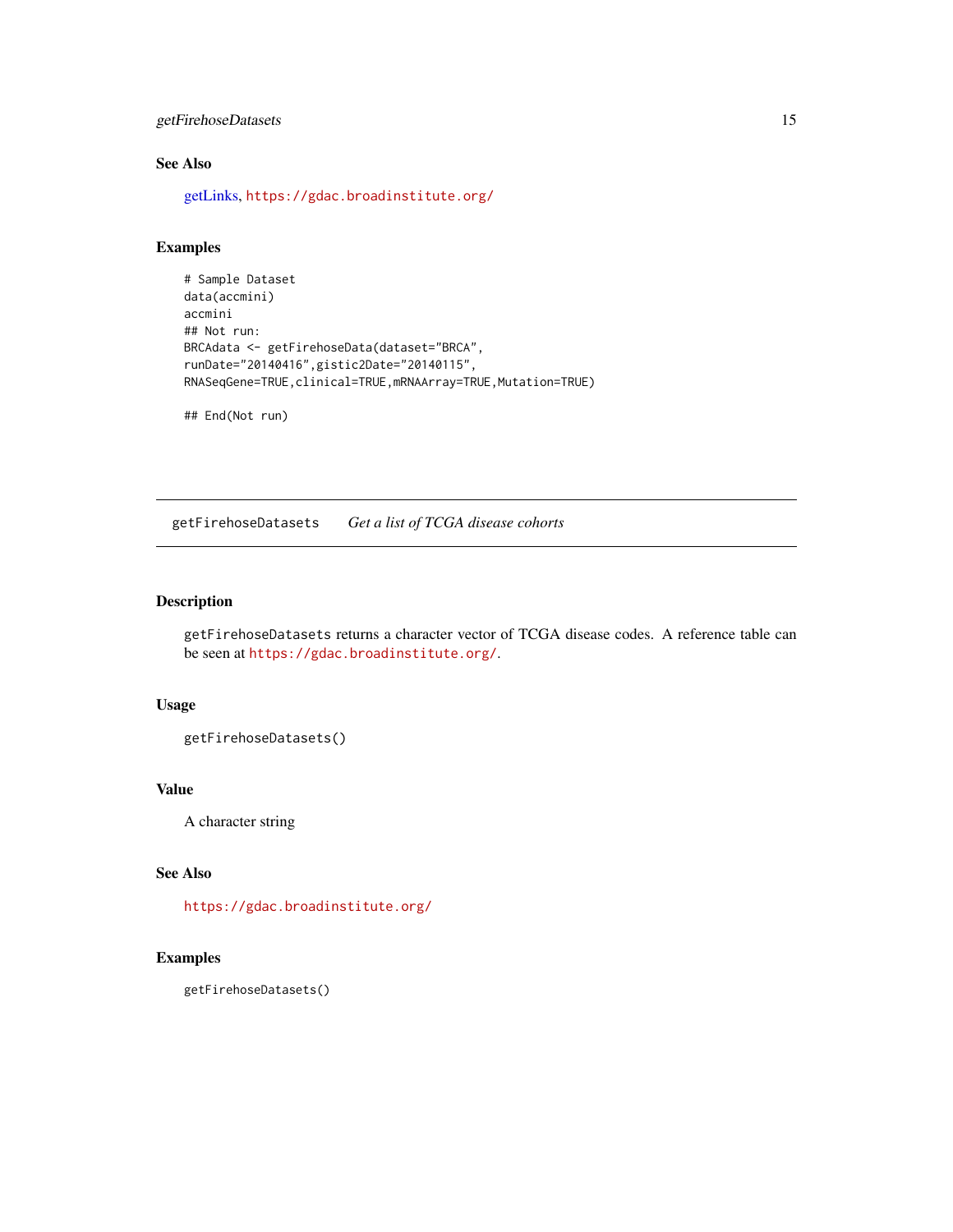```
getFirehoseRunningDates
```
*Get standard data running dates.*

#### Description

getFirehoseRunningDates returns the character vector for standard data release dates.

#### Usage

```
getFirehoseRunningDates(last = NULL)
```
#### Arguments

last To list last n dates. (Default NULL)

#### Value

A character vector for dates.

#### Examples

```
getFirehoseRunningDates()
getFirehoseRunningDates(last=2)
```
<span id="page-15-2"></span>getGISTICPeaks *Download GISTIC2 peak-level data from the Firehose pipeline*

#### Description

Access GISTIC2 level 4 copy number data through gdac.broadinstitute.org

#### Usage

```
getGISTICPeaks(object, peak = c("wide", "narrow", "full"), rm.chrX = TRUE)
```
#### Arguments

| object  | A FirehoseData GISTIC type object                                         |
|---------|---------------------------------------------------------------------------|
| peak    | The peak type, select from "wide", "narrow", "full".                      |
| rm.chrX | (logical default TRUE) Whether to remove observations in the X chromosome |

#### Value

A data.frame of peak values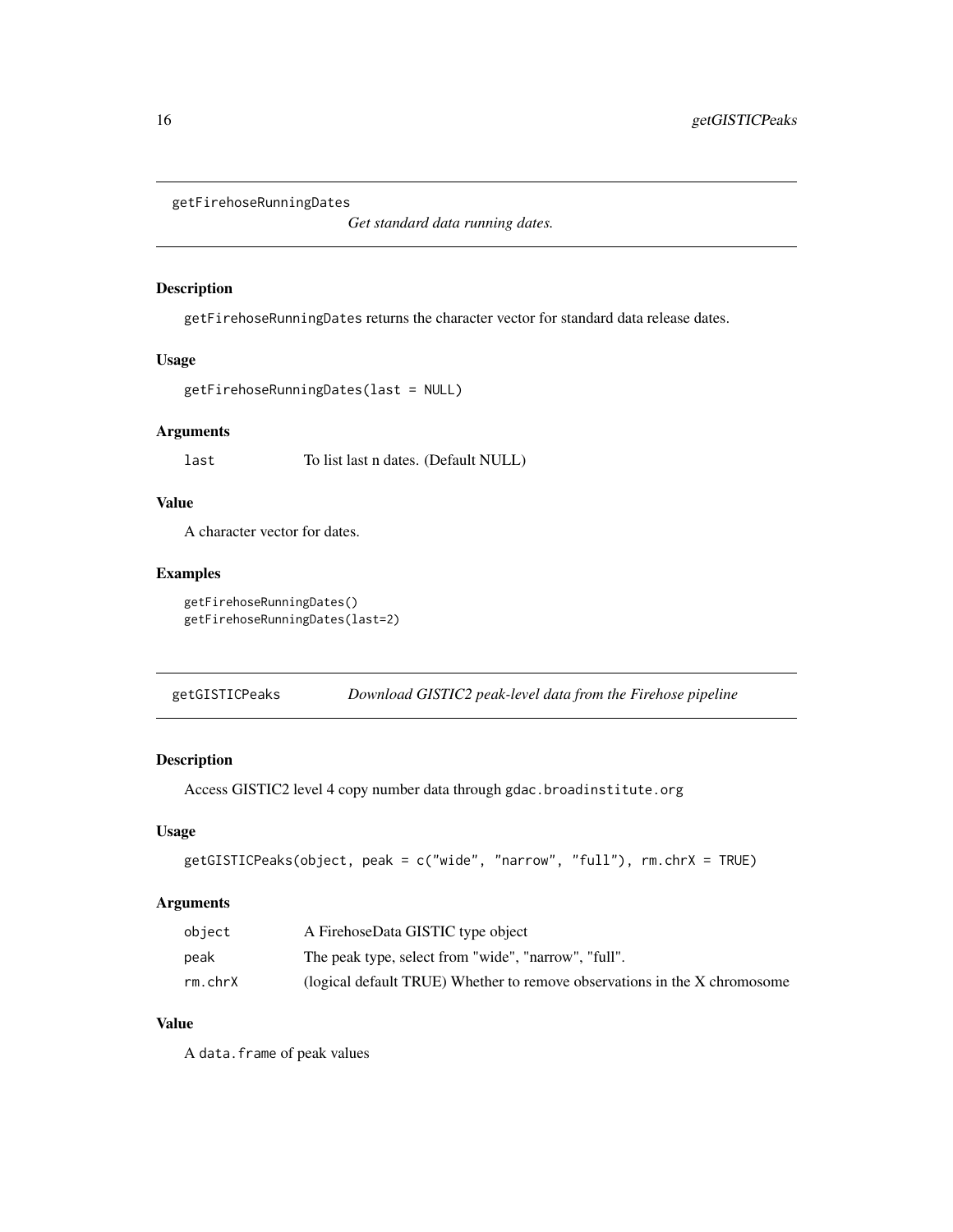#### <span id="page-16-0"></span>getLinks and the set of the set of the set of the set of the set of the set of the set of the set of the set of the set of the set of the set of the set of the set of the set of the set of the set of the set of the set of

#### Author(s)

Ludwig Geistlinger

#### Examples

```
co <- getFirehoseData("COAD", clinical = FALSE, GISTIC = TRUE)
peaks <- getGISTICPeaks(co, "wide")
class(peaks)
head(peaks)[1:6]
```
<span id="page-16-1"></span>

#### getLinks *Get resource links from inputs*

#### Description

This function provides a reference to the resources downloaded from the GDAC Firehose pipeline. Based on the input, the function returns a URL location to the resource if there exists one.

#### Usage

```
getLinks(
  dataset,
  data_date = "20160128",
 RNASeqGene = FALSE,
 RNASeq2Gene = FALSE,
  clinical = FALSE,
 miRNASeqGene = FALSE,
 RNASeq2GeneNorm = FALSE,
 CNASNP = FALSE,CNVSNP = FALSE,CNASeq = FALSE,CNACGH = FALSE,Methylation = FALSE,
 Mutation = FALSE,
 mRNAArray = FALSE,
 miRNAArray = FALSE,
 RPPAArray = FALSE,
  GISTIC = FALSE
```
#### )

#### Arguments

| dataset    | A cohort disease code. TCGA cancer codes can be obtained via get Firehose Datasets |
|------------|------------------------------------------------------------------------------------|
| data date  | Either a runDate or analysisDate typically entered in 'getFirehoseData'            |
| RNASeaGene | Logical (default FALSE) RNAseq TPM data.                                           |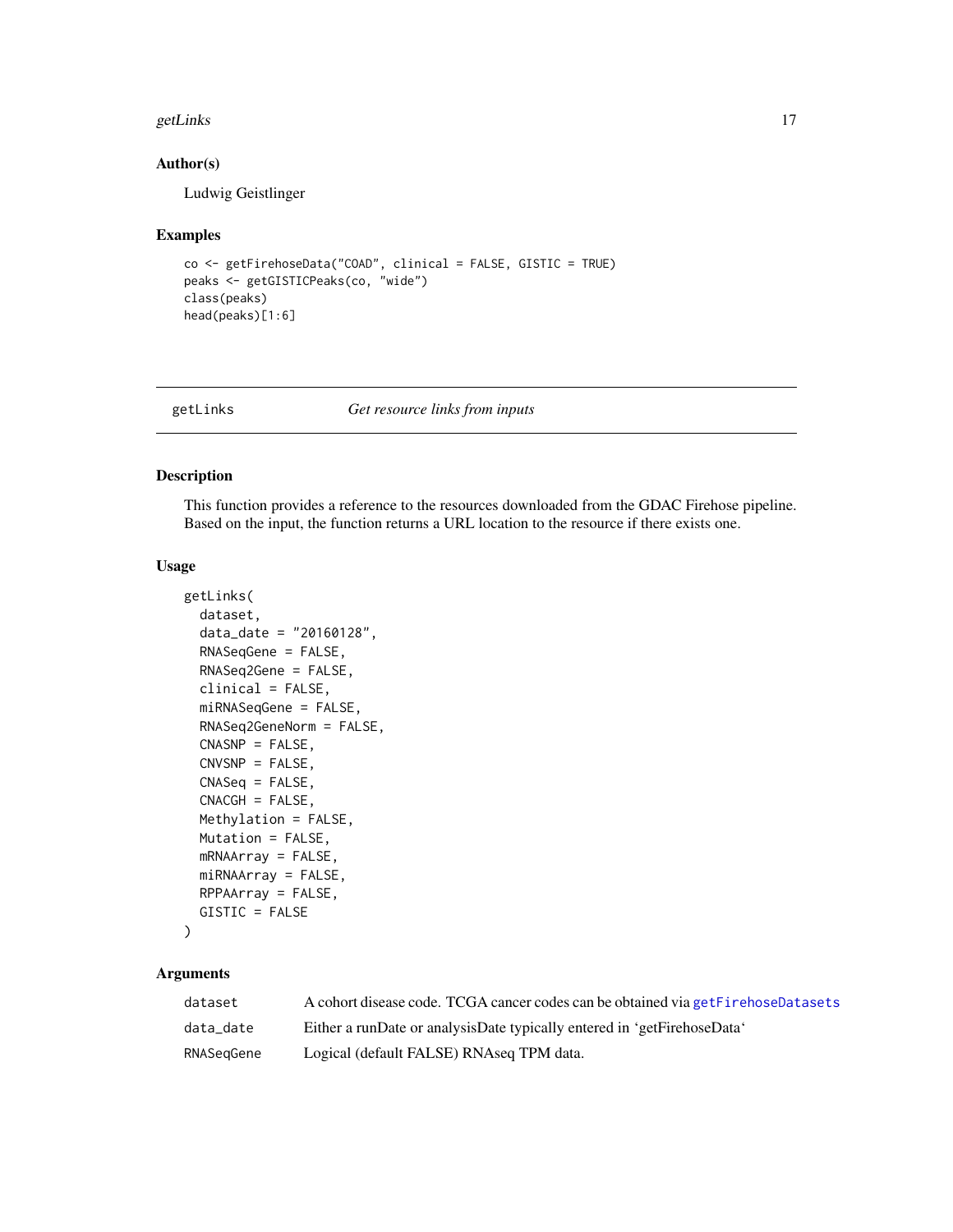<span id="page-17-0"></span>

| RNASeq2Gene     | Logical (default FALSE) RNAseq v2 (RSEM processed) data; see RNAseqNorm<br>argument. |
|-----------------|--------------------------------------------------------------------------------------|
| clinical        | Logical (default TRUE) clinical data.                                                |
| miRNASeqGene    | Logical (default FALSE) smallRNAseq data.                                            |
| RNASeq2GeneNorm |                                                                                      |
|                 | Logical (default FALSE) RNAseq v2 (RSEM processed) data.                             |
| <b>CNASNP</b>   | Logical (default FALSE) somatic copy number alterations data from SNP array.         |
| CNVSNP          | Logical (default FALSE) germline copy number variants data from SNP array.           |
| CNASeq          | Logical (default FALSE) somatic copy number alterations data from sequenc-           |
|                 | ing.                                                                                 |
| CNACGH          | Logical (default FALSE) somatic copy number alterations data from CGH.               |
| Methylation     | Logical (default FALSE) methylation data.                                            |
| Mutation        | Logical (default FALSE) mutation data from sequencing.                               |
| mRNAArray       | Logical (default FALSE) mRNA expression data from microarray.                        |
| miRNAArray      | Logical (default FALSE) miRNA expression data from microarray.                       |
| RPPAArray       | Logical (default FALSE) RPPA data                                                    |
| GISTIC          | logical (default FALSE) processed copy number data                                   |

#### Value

A character URL to a dataset location

getMutationRate *Make a table for mutation rate of each gene in the cohort*

#### Description

Make a table for mutation rate of each gene in the cohort

#### Usage

```
getMutationRate(dataObject)
```
#### Arguments

dataObject This must be FirehoseData object.

#### Value

Returns a data table

#### Examples

```
data(accmini)
mutRate <- getMutationRate(dataObject=accmini)
mutRate <- mutRate[order(mutRate[,2],decreasing = TRUE),]
head(mutRate)
```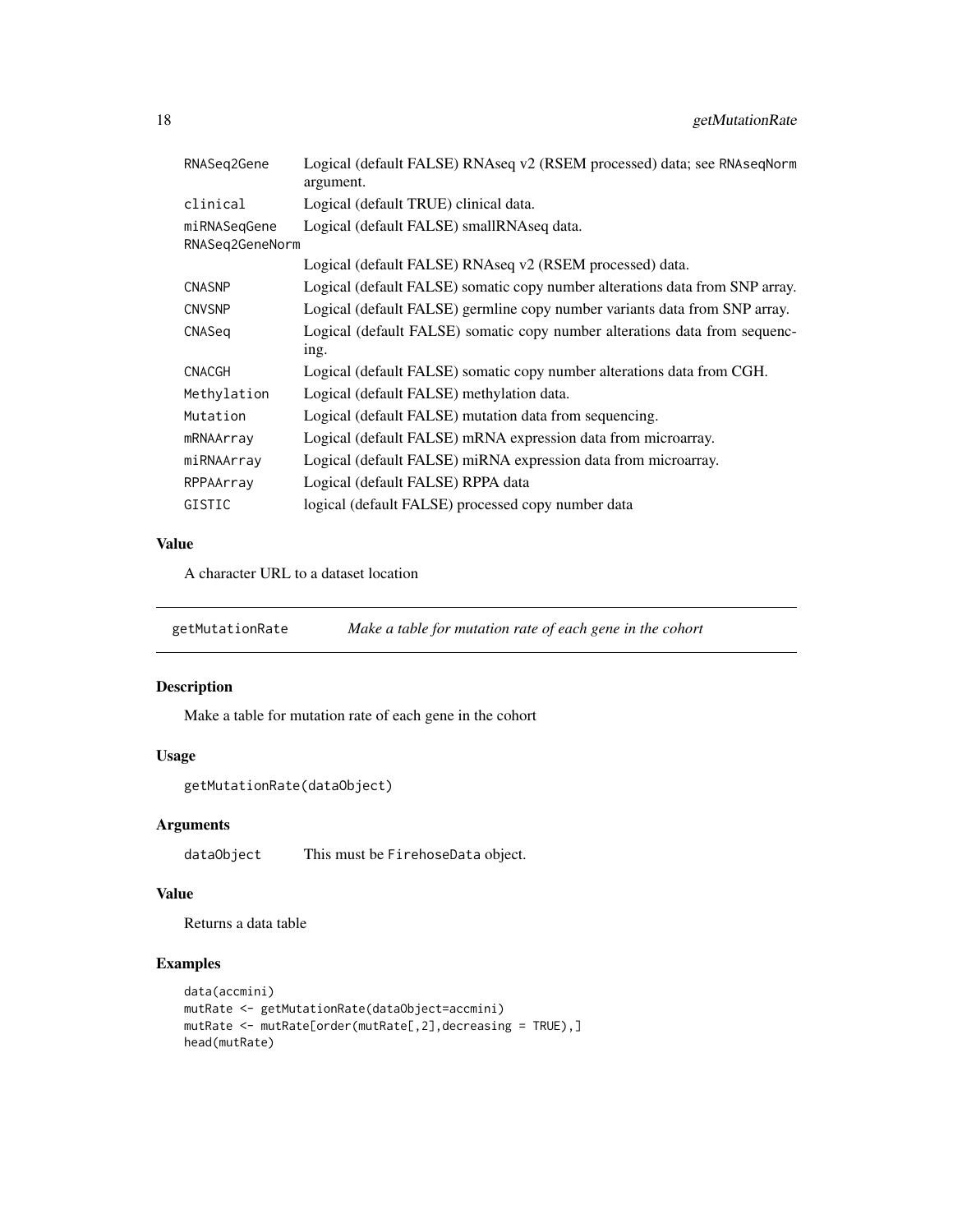<span id="page-18-0"></span>

#### Description

getReport draws a circle plot into your workin director to show log fold changes for differentially expressed genes, copy number alterations and mutations.

#### Usage

```
getReport(dataObject, DGEResult1 = NULL, DGEResult2 = NULL, geneLocations)
```
#### Arguments

| dataObject | This must be FirehoseData object.                      |
|------------|--------------------------------------------------------|
| DGEResult1 | Differential gene expression results object (Optional) |
| DGEResult2 | Differential gene expression results object (Optional) |
|            | geneLocations Gene coordinates.                        |

#### Value

Draws a circle plot

#### Examples

```
data(accmini)
require("Homo.sapiens")
locations <- genes(Homo.sapiens,columns="SYMBOL")
locations <- as.data.frame(locations)
locations <- locations[,c(6,1,5,2:3)]
locations <- locations[!is.na(locations[,1]),]
locations <- locations[!duplicated(locations[,1]),]
rownames(locations) <- locations[,1]
## Not run:
  getReport(dataObject=accmini,DGEResult1=t1[[1]],geneLocations=locations)
```
## End(Not run)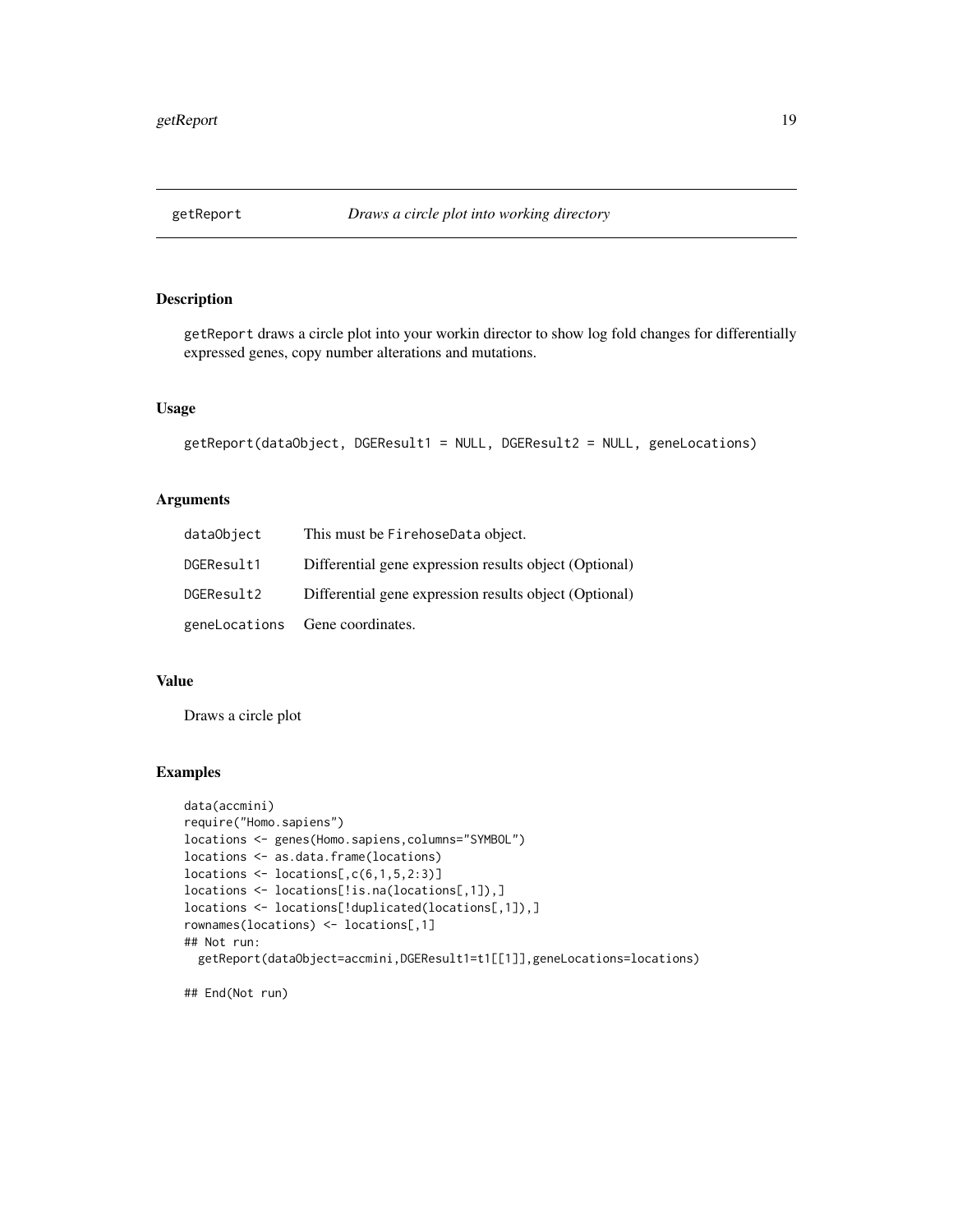#### Description

getSurvival draws a KM plot and show survival analysis results between groups that are defined by gene expression data

#### Usage

```
getSurvival(dataObject, numberofGroups = 2, geneSymbols, sampleTimeCensor)
```
#### Arguments

| dataObject       | This must be FirehoseData object.                                                                                                                                                                              |  |
|------------------|----------------------------------------------------------------------------------------------------------------------------------------------------------------------------------------------------------------|--|
|                  | number of Groups Can be set as 2 or 3. (Default 2) Order and divide samples into n groups by<br>using gene expression data.                                                                                    |  |
| geneSymbols      | Gene symbol that is going to be tested                                                                                                                                                                         |  |
| sampleTimeCensor |                                                                                                                                                                                                                |  |
|                  | a data frame that stores clinical data. First column should store sample IDs, sec-<br>ond column should have time and third column should have event information.<br>For more information please see vignette. |  |

#### Value

Draws a KM plot

#### Examples

```
## get data with getFirehoseData function and call survival analysis
## Always check clinical data file for structural changes
```

```
data(accmini)
clinicData <- getData(accmini,"clinical")
clinicData = clinicData[,3:5]
clinicData[is.na(clinicData[,3]),3] = clinicData[is.na(clinicData[,3]),2]
survData <- data.frame(Samples=rownames(clinicData),Time=as.numeric(clinicData[,3]),
Censor=as.numeric(clinicData[,1]))
getSurvival(dataObject=accmini,geneSymbols=c("FCGBP"),sampleTimeCensor=survData)
```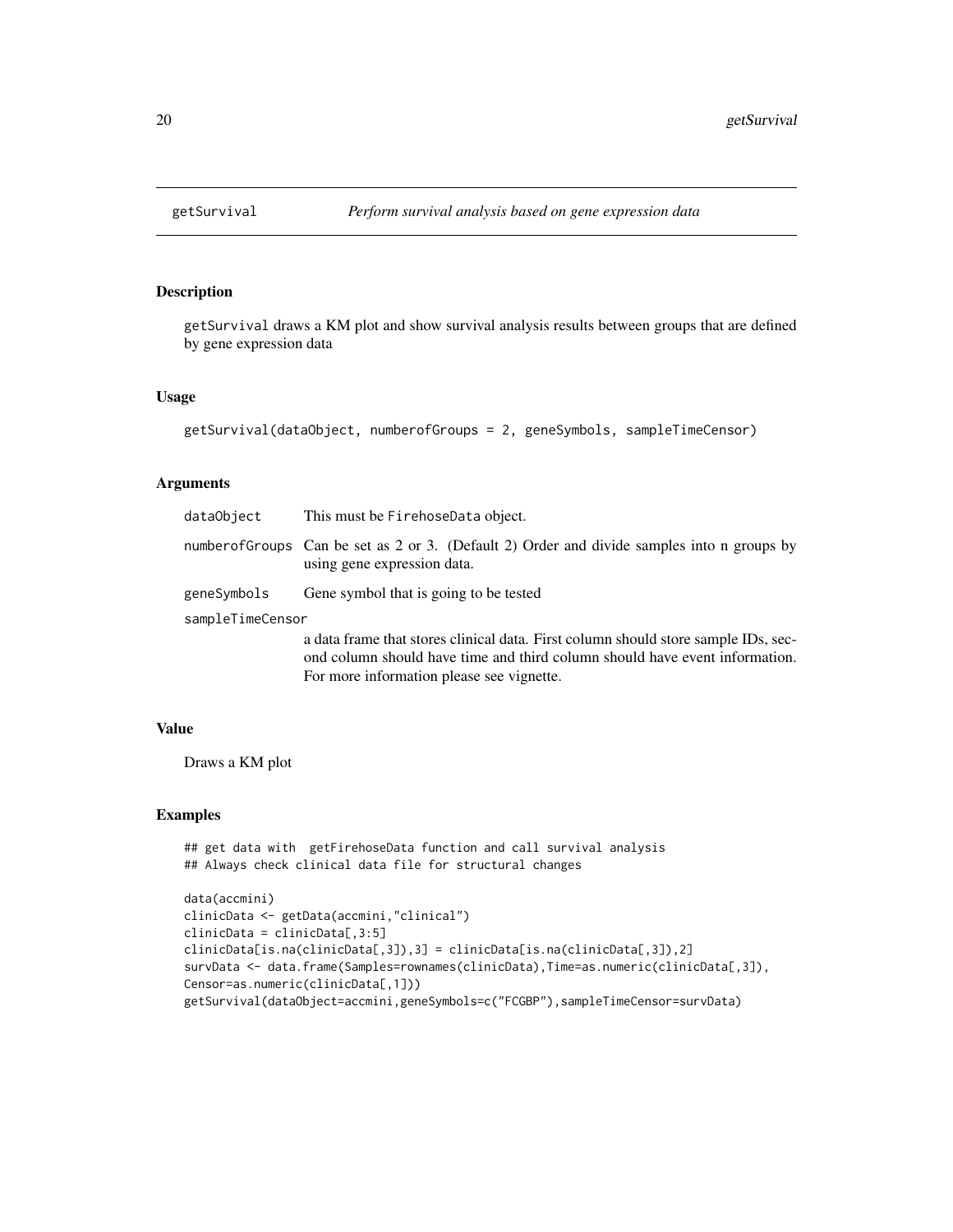<span id="page-20-0"></span>hg19.ucsc.gene.locations

*Gene coordinates for circle plot.*

#### Description

A dataset containing the gene coordinates The variables are as follows:

#### Format

A data frame with 28454 rows and 5 variables

#### Details

- GeneSymbol. Gene symbols
- Chromosome. Chromosome name
- Strand. Gene strand on chromosome
- Start. Gene location on chromosome
- End. Gene location on chromosome

makeSummarizedExperimentFromGISTIC

*Create a SummarizedExperiment from FireHose GISTIC*

#### Description

Use the output of getFirehoseData to create a [SummarizedExperiment.](#page-0-0) This can be done for three types of data, G-scores thresholded by gene, copy number by gene, and copy number by peak regions.

#### Usage

```
makeSummarizedExperimentFromGISTIC(gistic, dataType, ...)
```
#### Arguments

| gistic   | A FirehoseGISTIC-class object                           |
|----------|---------------------------------------------------------|
| dataType | Either one of "ThresholdedByGene", "AllByGene", "Peaks" |
| $\cdots$ | Additional arguments passed to 'getGISTICPeaks'.        |

#### Value

A SummarizedExperiment object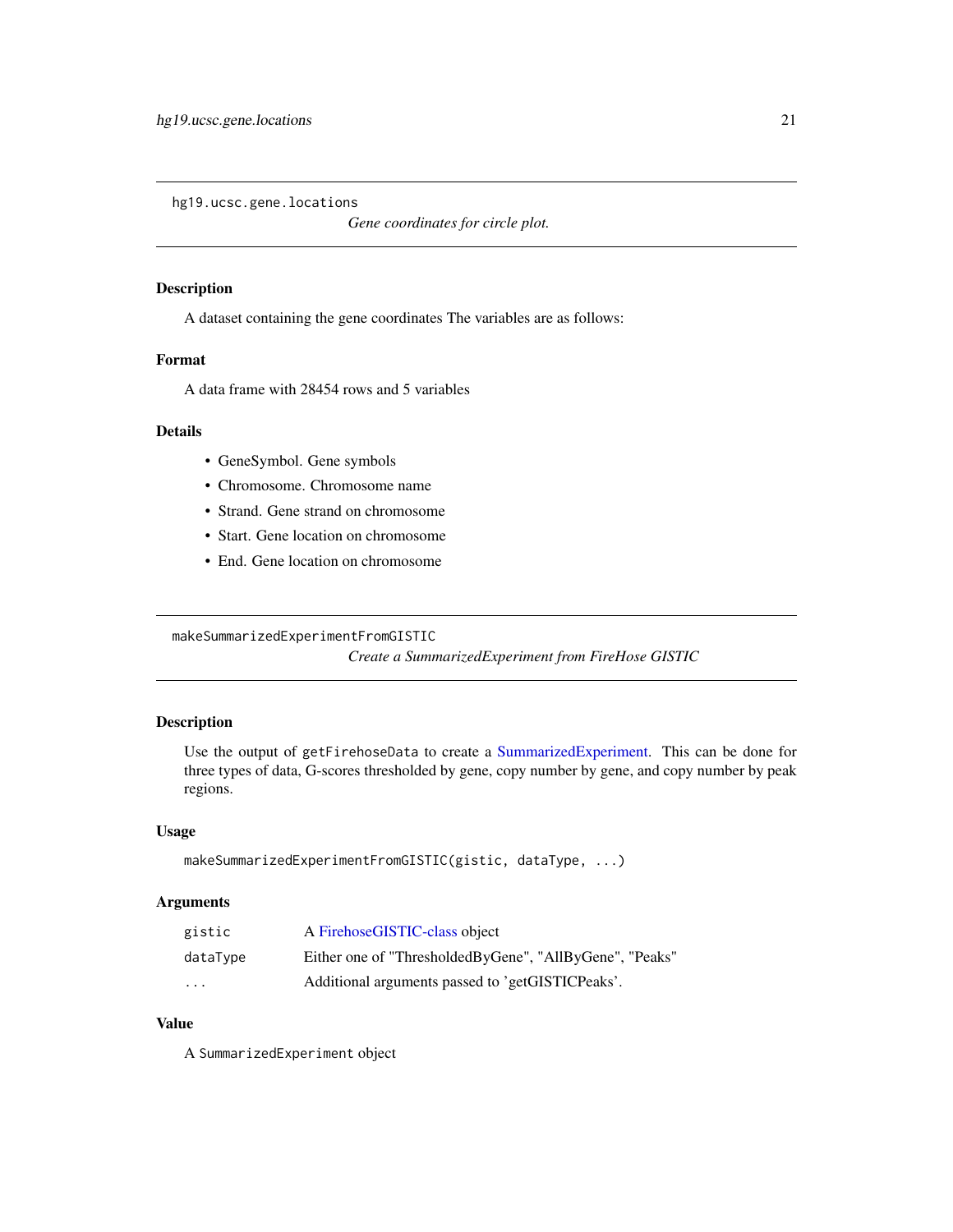#### <span id="page-21-0"></span>Author(s)

L. Geistlinger, M. Ramos

#### Examples

```
co <- getFirehoseData("COAD", clinical = FALSE, GISTIC = TRUE,
    destdir = tempdir()makeSummarizedExperimentFromGISTIC(co, "AllByGene")
```
RTCGAToolbox *RTCGAToolbox: A New Tool for Exporting TCGA Firehose Data*

#### **Description**

Managing data from large-scale projects (such as The Cancer Genome Atlas (TCGA) for further analysis is an important and time consuming step for research projects. Several efforts, such as the Firehose project, make TCGA pre-processed data publicly available via web services and data portals, but this information must be managed, downloaded and prepared for subsequent steps. We have developed an open source and extensible R based data client for pre-processed data from the Firehose, and demonstrate its use with sample case studies. Results show that our RTCGAToolbox can facilitate data management for researchers interested in working with TCGA data. The RTCGAToolbox can also be integrated with other analysis pipelines for further data processing.

#### Details

The main function you're likely to need from **RTCGAToolbox** is [getFirehoseData](#page-12-1). Otherwise refer to the vignettes to see how to use the RTCGAToolbox

#### Author(s)

Mehmet Kemal Samur

selectType *Accessor function for the FirehoseData object*

#### Description

An accessor function for the [FirehoseData](#page-5-1) class. An argument will specify the data type to return See [FirehoseData-class](#page-5-1) for more details.

#### Usage

selectType(object, dataType)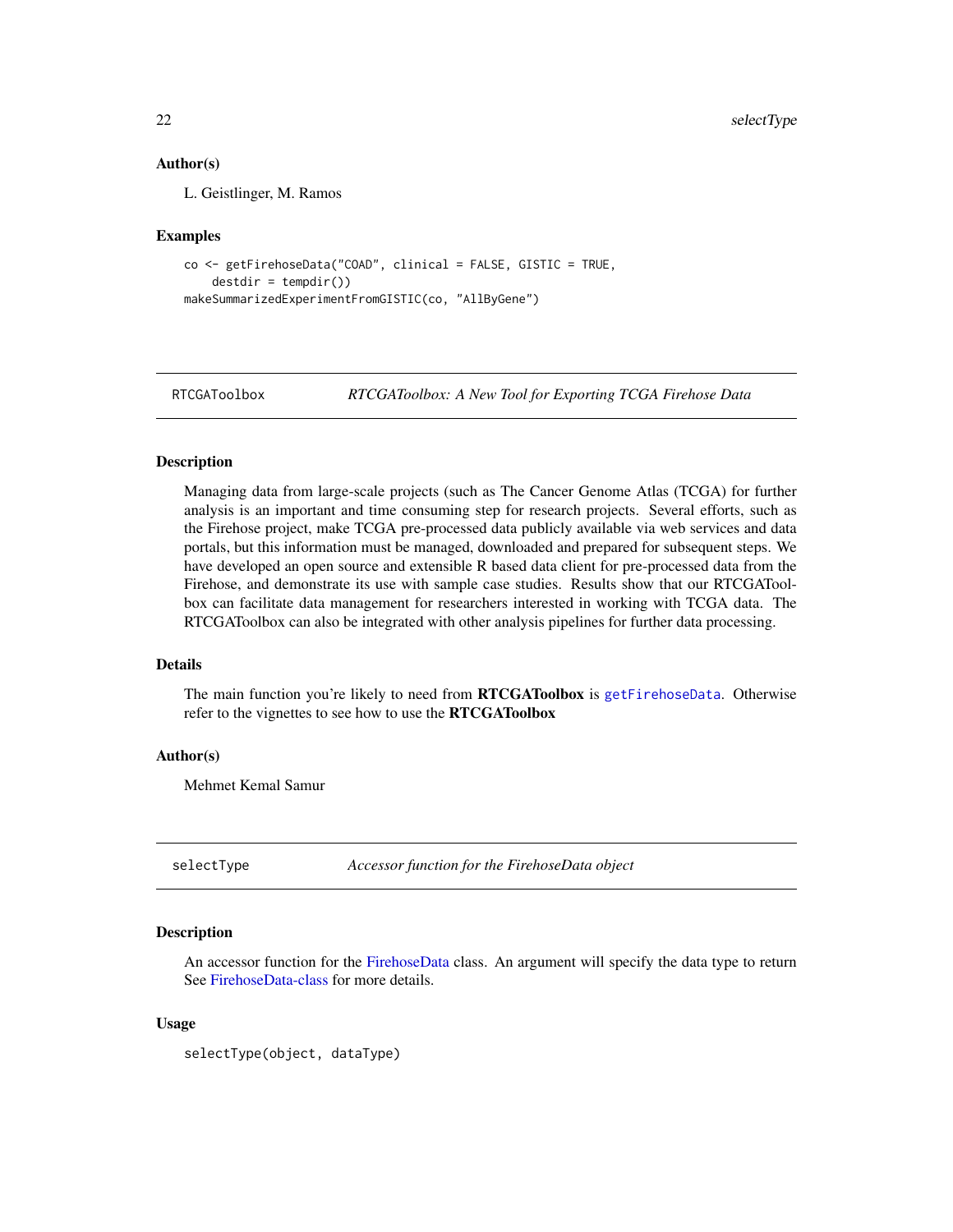#### <span id="page-22-0"></span>showResults 23

#### Arguments

| object   | A FirehoseData class object |
|----------|-----------------------------|
| dataType | A data type, see details.   |

#### Details

- clinical Get the clinical data slot
- RNASeqGene RNASeqGene
- RNASeq2GeneNorm Normalized
- miRNASeqGene micro RNA SeqGene
- CNASNP Copy Number Alteration
- CNVSNP Copy Number Variation
- CNASeq Copy Number Alteration
- CNACGH Copy Number Alteration
- Methylation Methylation
- mRNAArray Messenger RNA
- miRNAArray micro RNA
- RPPAArray Reverse Phase Protein Array
- Mutation Mutations
- GISTIC GISTIC v2 scores and probabilities

#### Value

The data type element of the FirehoseData object

showResults *Export toptable or correlation data frame*

#### Description

Export toptable or correlation data frame

#### Usage

showResults(object)

#### Arguments

object A [DGEResult](#page-4-1) or [CorResult](#page-4-2) object

#### Value

Returns toptable or correlation data frame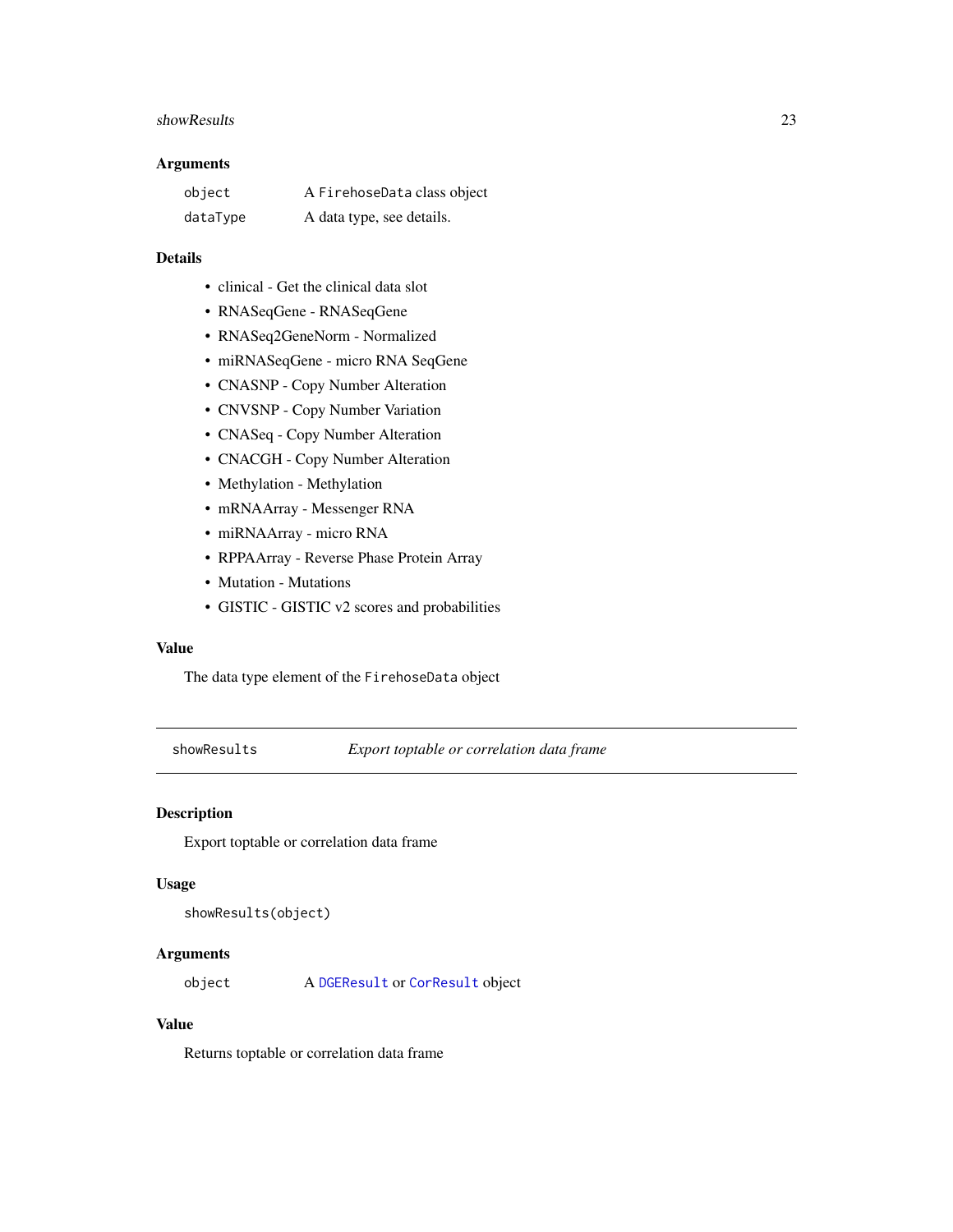#### Examples

data(accmini)

showResults,CorResult-method

*Export toptable or correlation data frame*

#### Description

Export toptable or correlation data frame

#### Usage

## S4 method for signature 'CorResult' showResults(object)

#### Arguments

object A [DGEResult](#page-4-1) or [CorResult](#page-4-2) object

#### Value

Returns correlation results data frame

#### Examples

data(accmini)

showResults,DGEResult-method

*Export toptable or correlation data frame*

#### Description

Export toptable or correlation data frame

#### Usage

```
## S4 method for signature 'DGEResult'
showResults(object)
```
#### Arguments

object A [DGEResult](#page-4-1) or [CorResult](#page-4-2) object

<span id="page-23-0"></span>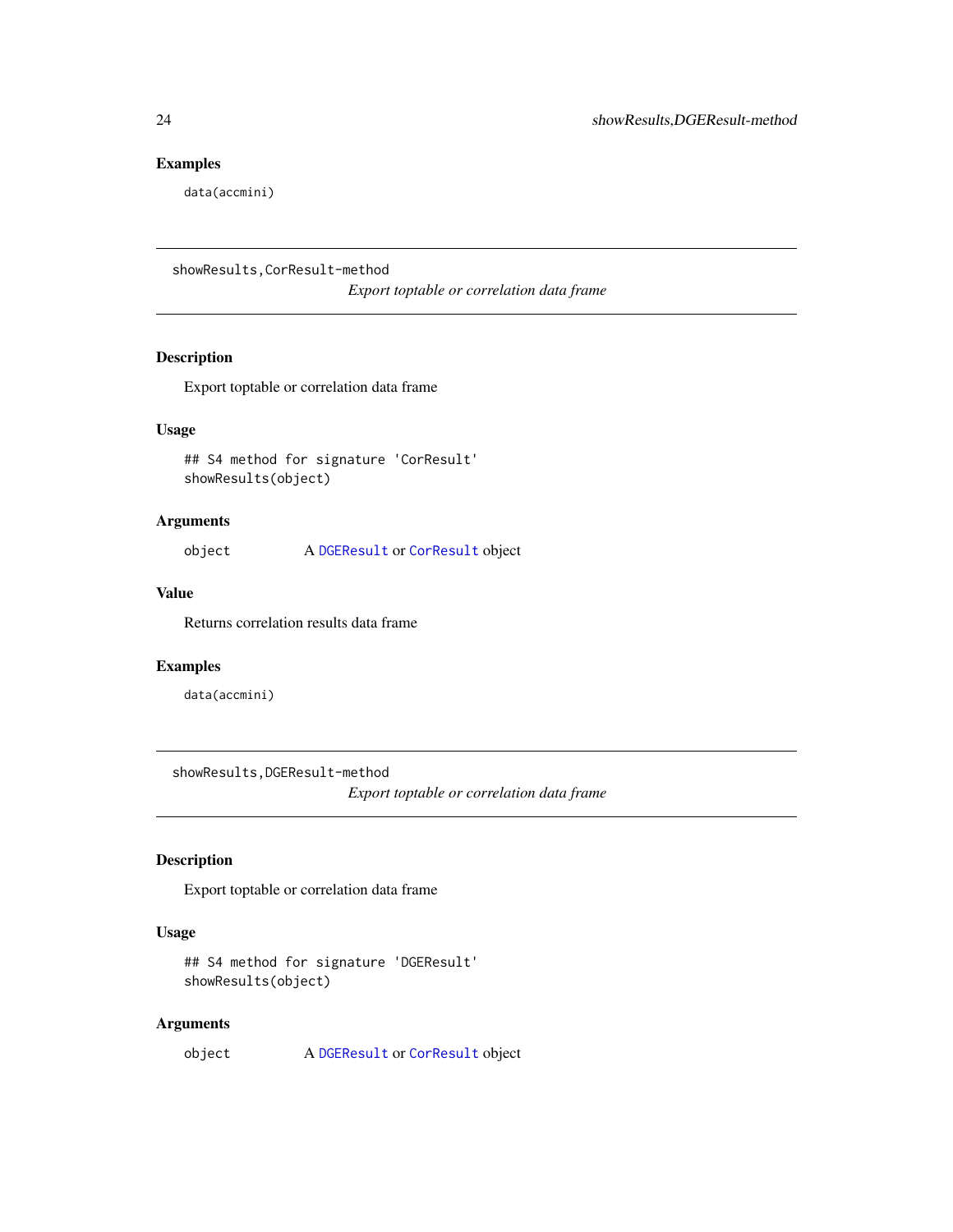### Value

Returns toptable for DGE results

## Examples

data(accmini)